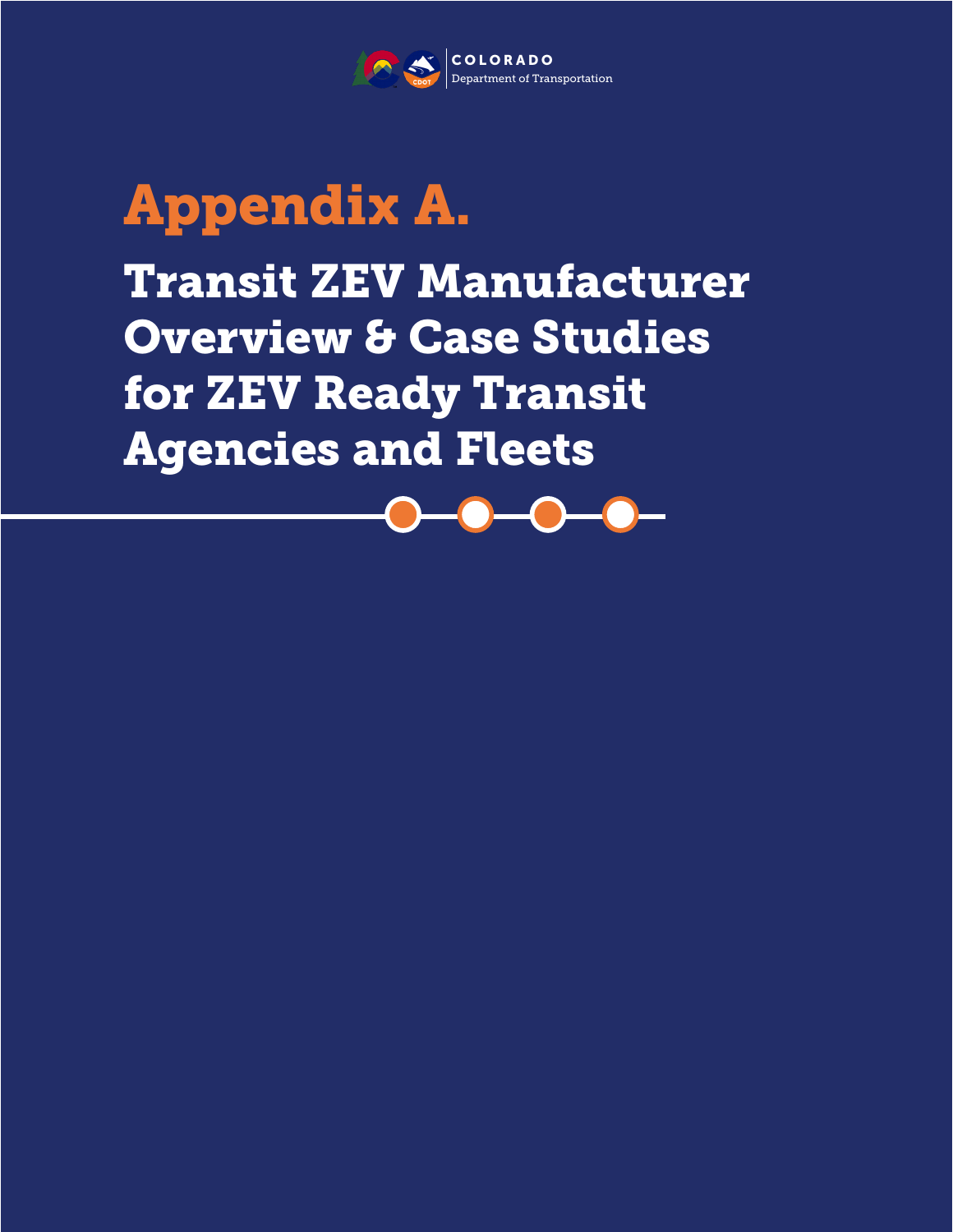# Characteristics Of ZEV Ready Transit Agencies & Fleets

Transit agencies/fleets that have had successful ZEV transitions have several commonalities as summarized below.

#### Conduct a fleet-wide assessment to develop short- and long-term ZEV transition goals

Plan for incremental deployment/demonstration projects to verify how well different ZEV options

- meet the range of fleet needs and to refine ZEV charging and maintenance schedules
- Identify representative routes to model energy and vehicle range requirements
- prevent service quality impacts

Evaluate impacts of unique geographic and service characteristics to identify necessary strategies to

#### Leverage long-term planning goals to maximize use of available funding

Long-term utility infrastructure sizing (make-ready investments such as upsizing transformer pads or laying additional conduit) strategies add minor additional costs to earlier deployments but will reduce

overall long-term costs

#### Develop phased plans to upgrade/retrofit maintenance facilities and bus depots

## Transit ZEV Manufacturer **Overview**

Assess installation, space and power requirements for short- and long-term fueling infrastructure

(BEB Infrastructure) Upgrade/retrofit bus yards to accommodate additional equipment and evaluate

- needs
- Ensure clear communication with new vendors to reduce costs associated with incremental retrofitting
- Evaluate and plan for land purchases to house current and future transit fleets
- potential to use gantries for overhead depot charging or cord management
- $\bullet$ for compressed hydrogen fuel

(FCEB Infrastructure) Evaluate opportunities to retrofit existing fuel storage and CNG fueling stations

#### Involve diverse stakeholders early in the development and transition process

**Internal Stakeholders:** Operations and planning, maintenance and engineering, training, facilities, finance procurement, IT, sustainability manager, contract operator, board or executive leadership,

**External Stakeholders:** governmental agencies, electric utilities, labor unions, environmental

- public information officers
- justice, surrounding communities and other interest groups

| <b>ZEV</b><br>Manufacturer                 | Company (c) and<br><b>Manufacturing (m)</b><br><b>Location</b>                                | <b>Product Type</b>                                                                            | Production<br><b>Schedule</b>                     | In use by<br><b>Colorado Transit</b><br>Agency?                        | Annual<br><b>Delivery</b><br><b>Volume</b>     |
|--------------------------------------------|-----------------------------------------------------------------------------------------------|------------------------------------------------------------------------------------------------|---------------------------------------------------|------------------------------------------------------------------------|------------------------------------------------|
| <b>APS Systems</b>                         | Oxnard, CA                                                                                    | Conversion to<br><b>Battery Operation or</b><br>mix of Battery and<br><b>Alternative Fuels</b> | No information<br>available                       | <b>No</b>                                                              | Data not<br>available                          |
| <b>AVASS Group</b>                         | C: Melbourne, Australia<br>M: Peru                                                            | <b>BEB</b> manufacturing<br>Conversion to BEB                                                  | No information<br>available                       | <b>No</b>                                                              | Data not<br>available                          |
| <b>Build Your</b><br>Dreams (BYD)          | C: Shenzhen, China<br>M: Lancaster, CA                                                        | <b>BEB</b> manufacturing                                                                       | Consistent<br>monthly<br>manufacturing<br>numbers | RTD <sup>4</sup>                                                       | 2019: 451,246                                  |
| <b>Green Power</b><br><b>Motor Company</b> | C: Vancouver, Canada<br>M: Porterville, CA                                                    | BEB, electric traction<br>motors, and battery<br>management<br>systems                         | No information<br>available                       | <b>No</b>                                                              | Midway<br>through<br>2020: 62 EV<br>deliveries |
| <b>GILLIG</b>                              | C&M: Livermore, CA                                                                            | Hybrid-electric, BEB                                                                           | No information<br>available                       | Town of Vail                                                           | Data not<br>available                          |
| <b>Lightning Motors</b>                    | C&M: Loveland, CO                                                                             | Conversion to BEB                                                                              | No information<br>available                       | City of Boulder (Via)                                                  | Data not<br>available                          |
| New Flyer<br><b>Industries</b>             | M: Alabama, Minnesota,<br>New York, Winnipeg                                                  | <b>Battery and Fuel Cell</b>                                                                   | No information<br>available                       | <b>RFTA</b>                                                            | 2019: 3,931                                    |
| <b>Novabus</b>                             | C: Quebec, CA<br>M: Plattsburgh, NY                                                           | <b>BEB</b> manufacturing                                                                       | No information<br>available                       | <b>No</b>                                                              | Data not<br>available                          |
| Proterra                                   | C: Silicon Valley/<br>Burlingame, CA<br>M: Los Angeles/City of<br>Industry CA, Greenville, SC | <b>BEB Manufacturing</b>                                                                       | No information<br>available                       | Town of Avon, ECO<br>Transit, Summit<br>Stage, Town of<br>Breckenridge | Data not<br>available                          |
| Van Hool                                   | C: Belgium<br>M: Morristown, Tennessee                                                        | <b>Fuel Cell</b>                                                                               | No information<br>available                       | No                                                                     | Data not<br>available                          |
| <b>ENC/El Dorado</b>                       | C&M: Riverside, CA                                                                            | <b>Fuel Cell</b>                                                                               | No information<br>available                       | No                                                                     | Data not<br>available                          |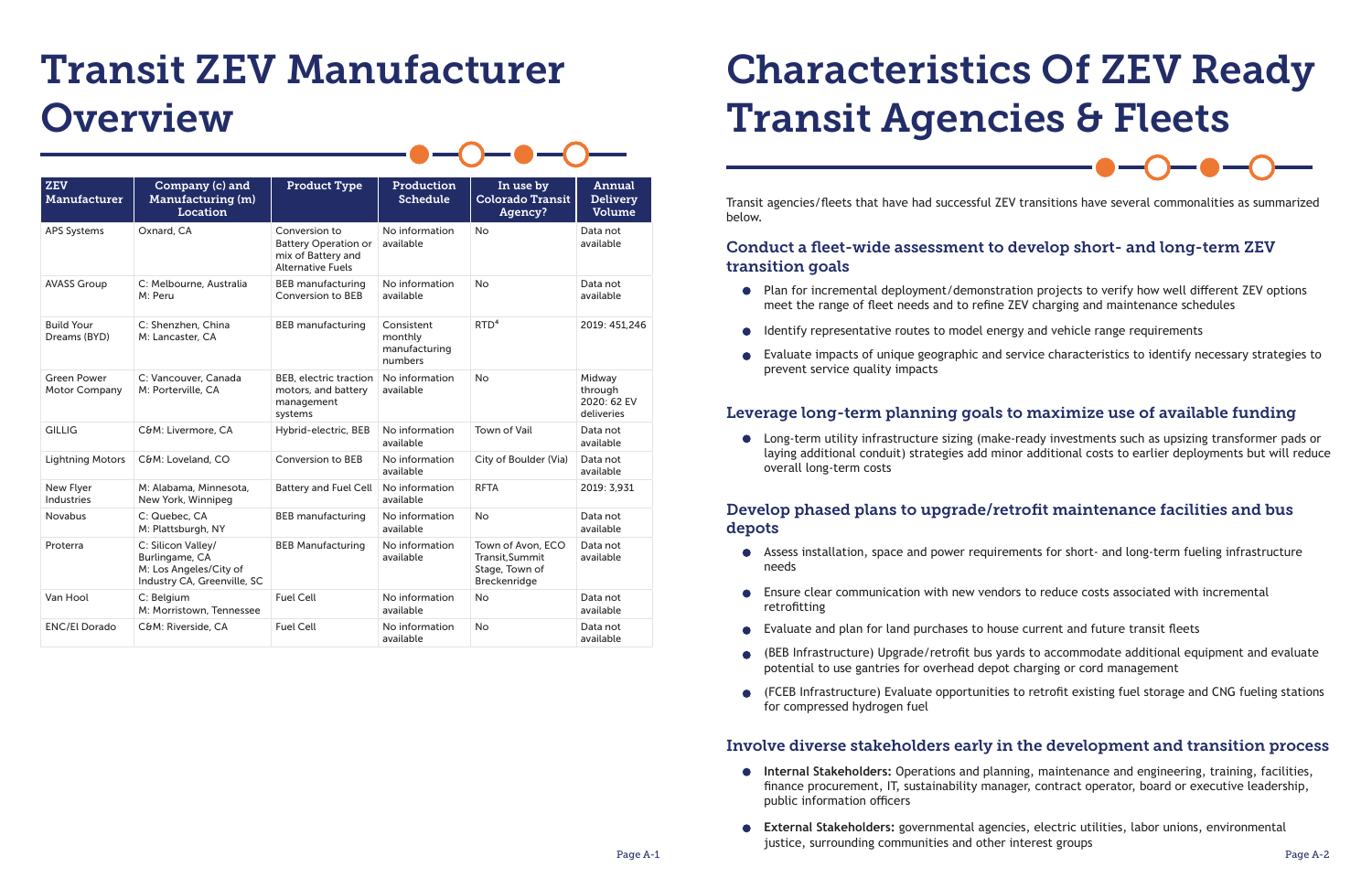

#### Consult with electric utilities to plan for electrical infrastructure needs, review rate schedules and collaborate to develop mutually beneficial incentives or pilot programs

Review reliability reports to understand the frequency and types of outages that have occurred and develop resiliency plans with the utility

#### Provide proactive training for operations and maintenance staff

Consult with labor unions to ensure needed accommodations are implemented in deployment plan

1 Guidebook for Deploying Zero-Emission Transit Buses, 2020

2 https://www.transitchicago.com/cta-expands-electric-bus-fleet/

⁴ https://www.transit.dot.gov/research-innovation/fiscal-year-2013-14-low-or-no-emission-vehicle-deployment-program-project

**The Chicago Transit Authority (CTA) deployed two electric buses in 2014. This was considered one of the first major tests of electric bus technology in cold climates. There have not been any reported issues with extreme temperatures and the vehicles have delivered a total estimated savings of \$24,000/year in fuel and \$30,000 in saved maintenance costs. In 2018, purchased 20 new, all-electric buses, extending their commitment to fleet modernization and support of green initiatives to address the impacts of climate change.2 CTA is planning to move forward with full fleet electrification by 2040.3**

**In 2017, the Twin Rivers Unified School District Department in California was one of the first school districts in the country to transition to electric school buses. In the initial deployment of the electric fleet, there were several infrastructural issues that included a delay in getting power to the site, blown chargers, and batteries would sometimes fail to sync. These issues delayed early deployment, however, have all been resolved. Currently, the electric fleet has produced an almost 80 percent fuel cost savings. The district also reported a total annual**  savings of \$15,000 on energy and maintenance costs.<sup>6</sup>

#### Chicago Transit Authority (CTA), Chicago, IL



**The Duluth Transportation Authority (DTA) was awarded \$6.3 million under the FY 2013- 2014 Low or No Vehicle Deployment Program for the purchase of six fast charging electric buses, two charging stations and a maintenance facility charger.⁴ The cold climate and unique topography of Duluth also allowed for electric buses to be assessed in these specific conditions. Early reviews of the buses show that the battery ranges performed better in the summer than winter months. Charges in the winter season "struggled to reach eight hours and some battery charges ran as short as five and a half hours." When the buses were in development, fleet assessments demonstrated that cabin heating systems would draw too much energy from the battery during the winter. The manufacturer was able to address this issue by adding a supplementary fuel-powered heating source. There were also recorded braking issues with the electric buses, but these have also been addressed. DTA has recently ordered additional diesel buses to fill service gaps that arose from electric buses in need of repairs and overlapping charging times.⁵**

#### Duluth Transportation Authority, Duluth, MN



#### The Twin Rivers Unified School District Department, Twin Rivers, CA



Service &



Readiness





<sup>3</sup> https://uspirg.org/sites/pirg/files/reports/ElectricBusesInAmerica/US\_Electric\_bus\_scrn.pdf

⁵ https://www.duluthnewstribune.com/business/transportation/3004653-Status-update-on-electric-buses-in-Duluth-Its-complicated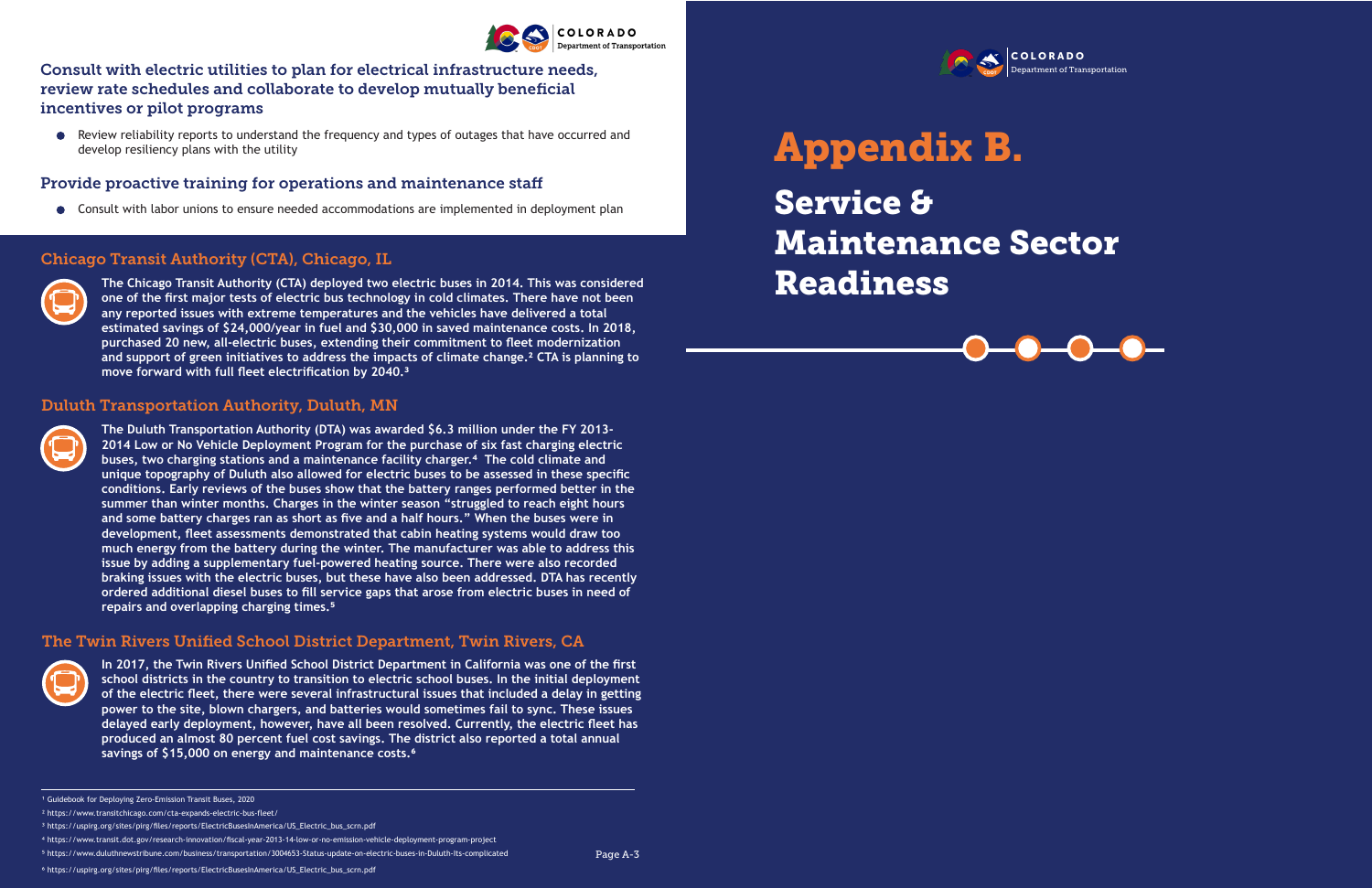

## Service & Maintenance Sector Readiness

It is important to note that OEMs, on occasion may work with specific component manufacturers (e.g., propulsion system, HVAC, doors, ramps, etc.) to supplement training activities, particularly in subject areas where ZEV operation varies significantly from operation and maintenance of the existing fleet.

#### Training Topics and Recommended Training Hours from ZEV Bus OEM<sup>7</sup>

- $\bullet$  BEB Orientation = 4-8 hours
- Operator Training = 8-16 hours
- $\bullet$  Maintenance Training = 32-48 hours
- $\bullet$  Depot Charger maintenance Training = 16-32 hours

#### Proterra Case Study: Maintenance & Inspection Process

Proterra has established a standardized maintenance schedule for their zero emission vehicles. This includes routine daily service performed during fueling operations conducted by the transit agency.

- 40 hours of operator training
- Utilization of "Train-the-Trainer" approach to enable customers to provide as much training as required for their operators
- 50/50 split between classroom and seat-time for the operators  $\bullet$

Proterra vehicles are designed to ensure disassembly, reassembly, and servicing/maintenance using tools and equipment that are available as standard commercial items. However, additional system testing equipment (e.g., test ports) is often required to check air intake, exhaust, hydraulic, pneumatic, charge-air, and motor cooling systems on ZEVs. Special tools and pricing information is typically provided and submitted as a supplemental documentation to the pricing schedule. Transit agencies should factor these additional costs into their ZEV Fleet Transition Planning and feasibility analyses.

- 36 hours of vehicle maintenance training
- Classroom and hands-on training

- **16 hours of general bus introduction training**
- Meant for supervisors, managers, and procurement

#### Best Practices for Employee Training Programs

#### Proterra Case Study: Staff Training

Proterra provides a staff member who serves as a training instructor. The instructor remains at the agency's property for a time and duration mutually agree by the agency and the company. The Proterra instructor provides training courses and guidance related to proper operation and maintenance for agency staff. Manuals, presentations, and other training literature (physical and digital copies) are supplied to the transit agency at this time. As a part of the procurement of a vehicle and charger from Proterra, the following training toolkit is provided to the transit agency:

#### Operator Training

The World Economic Forum's Global Battery Alliance is a public-private collaboration of organizations that view a circular battery value chain as a critical step toward meeting the Paris Agreement's 1.5C climate goal for the transportation and energy sectors. The Alliance has three impact programs: (1) a responsible and sustainable cobalt supply change, (2) a low-carbon economy program to accelerate deployment of batteries to realize the emission savings from electric vehicles and largescale renewable energy grid storage, and (3) a circular economy program to address regulatory barriers to recycling batteries and create a blueprint for responsible end of life management of batteries.<sup>11</sup>

#### Bus Maintenance Training

#### Bus Introduction Training

Redwood Materials is a Nevada-based company founded in 2017 to "make a material impact on sustainability" as the production of electric vehicles and batteries expands. Since 2017, Redwood has recycled more than a gigawatt-hours' worth of battery scrap material (enough to power 10,000 Tesla vehicles) and is looking to scale its operations to dramatically reduce mining of raw materials.<sup>13</sup>

#### Bus Maintenance Training

- **24 hours of charger maintenance training**
- Classroom and hands-on training<sup>9</sup>

13 https://www.reuters.com/article/us-batteries-redwood-recycling/ex-tesla-exec-straubel-aims-to-build-worlds-top-battery-recycler-idUSKBN26S3IU



### Battery Recycling

The International Energy Agency estimates that global efforts to transition fleets to ZEVs could mean that there are 200+ million ZEVs on the road by 2030. While the tailpipe emissions may be zero, there is a growing concern about the sustainability and availability of battery materials (e.g., lithium, nickel, cobalt, copper, etc.).

The market for batteries and sustainable battery recycling will expand as the ZEV market share expands. Several organizations and corporations view this as an opportunity to develop better manufacturing, recycling and disposal processes. A few of those efforts are highlighted below:

- foreign supplies of critical materials and mined metals used in battery materials."<sup>10</sup>
- 
- 
- $\bullet$

The US Department of Energy's Recell Center brings together industry, academia and national laboratories to work to develop advanced recycling technologies with a vision of "using science-based strategies to remove the high-risk barriers to economical lithium-ion battery recycling [to] reduce waste, create jobs, encourage increased adoption of electric vehicles, and reduce the US reliance on

Canadian-based Li-Cycle views "end-of-life batteries as a resource, not a waste" and recovers over 95 percent of critical materials from lithium-ion batteries via a process that substitutes leaching for the traditional smelting process.12 As of 2020, Li-Cycle facilities had the capacity to process 10,000 tons of lithium-ion batteries per year and has plans to construct more facilities throughout North America.

In all, while there is no current solution to the ZEV battery conundrum, as ZEVs become increasingly commonplace, fleets such as transit fleets, can put pressure on the market to demand sustainable battery manufacturing processes.

<sup>7</sup> zhttps://www.cyride.com/Home/ShowDocument?id=9880

 $8$  https://wichitaks.granicus.com/MetaViewer.php?view\_id=2 $26$ clip\_id=3837 $6$ meta\_id=222876 Page B-1

<sup>9</sup> https://wichitaks.granicus.com/MetaViewer.php?view\_id=2&clip\_id=3837&meta\_id=222876 10 https://recellcenter.org/about/

<sup>11</sup> https://www.weforum.org/global-battery-alliance/action

<sup>12</sup> https://li-cycle.com/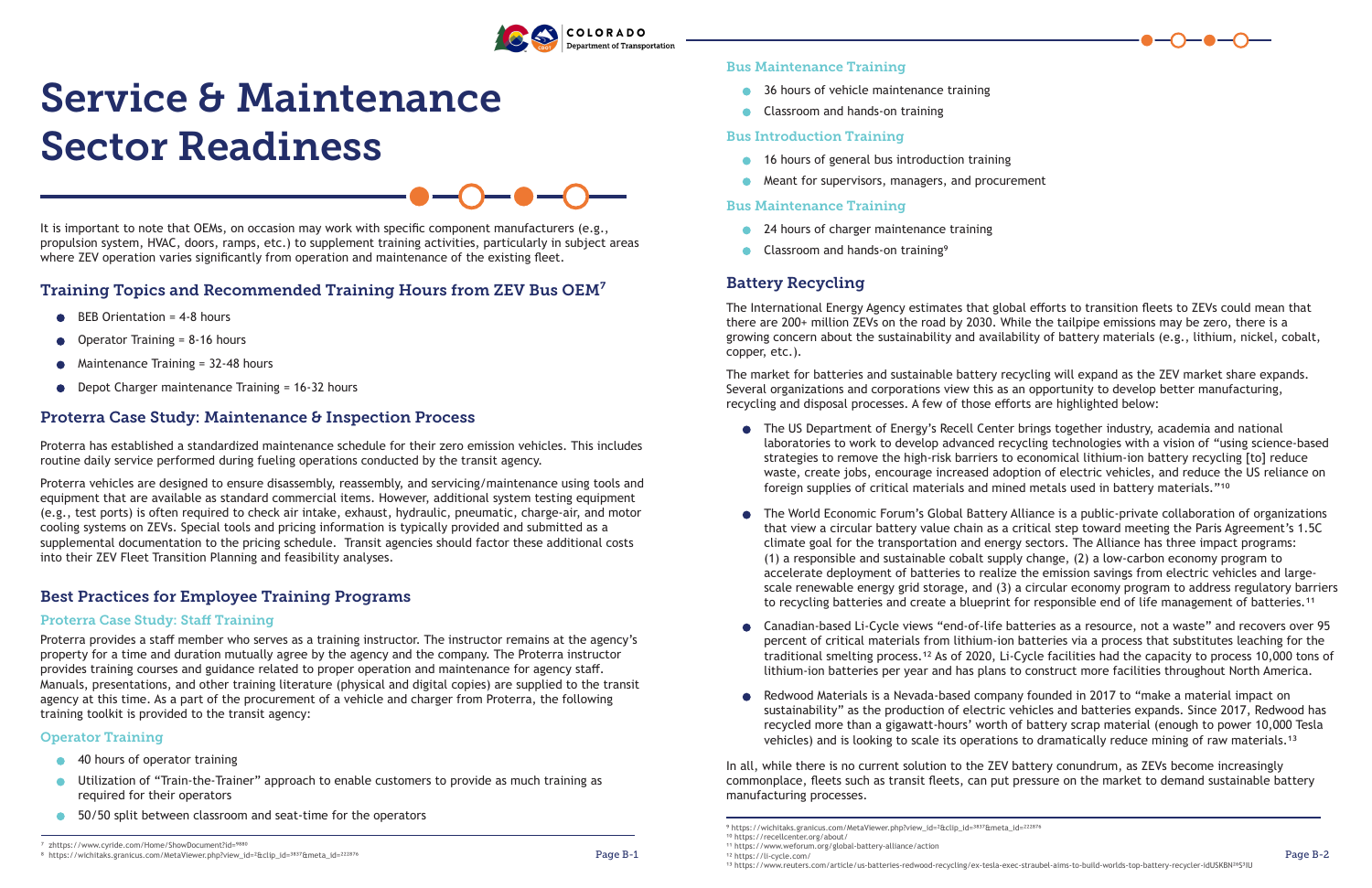### Transit Fleet Data Sources



### Appendix C.



# Transit Fleet Data Sources

There are several databases and resources that provide information critical to understanding the current composition of the larger Colorado transit fleet, including:

- Colorado Transit and Rail Awards Management System (COTRAMS) Capital Inventory records
- CDOT's Transit Asset Inventory Master Database
- 2018 Colorado DOT Transit Asset Management Group Plan
- FTA's National Transit Database Annual Vehicle Tables Plan

The National Transit Database (NTD) maintains information and statistics about transit agencies and providers who are recipients or beneficiaries of grants from the Federal Transit Agency (FTA) under Sections 5307 and 5311. CDOT works with its subrecipients to collect data about revenue vehicles, service (nonrevenue) vehicles, equipment, facilities, and non-rail and rail fixed guideway infrastructure. CDOT maintains the Transit Asset Inventory Master Database and aggregates transit agency fleet and facility information in a format that is consistent with FTA reporting.

In 2016, the FTA mandated all chapter 53 recipients and subrecipients that own, operate, or manage capital assets used to provide public transportation to develop 'Transit Asset Management Plans' (TAM Plans) by October 2018. CDOT's Division of Transit and Rail (DTR) developed the 2*018 Colorado DOT Transit Asset Management Group Plan*1⁴ (Group TAM Plan), which included capital assets from 53 Tier 2 public transportation providers in Colorado. **Table 1** provides an overview of the current inventory of NTD reporters across the state and summarizes what agencies each report to. Note that agencies are listed by their reporting name, not necessarily the publicly branded service name (e.g., Town of Winter Park is the reporter for The Lift).

Bustang, which began operating in 2015, is CDOT's interregional express bus service that connects urbanized areas across the State. Funded and managed by CDOT, Bustang is operated through a contract with a private transportation provider – Ace Express. Bustang currently provides express service along three lines: North Line (Denver to Fort Collins), West Line (Denver to Grand Junction), and the South Line (Denver to Colorado Springs). In 2018, CDOT initiated an intercity lifeline service, Bustang Outrider, to serve rural Colorado. Outrider routes are operated by third parties and currently connect Durango to Grand Junction, Alamosa to Pueblo, Gunnison to Denver, Lamar to Colorado Springs, and Denver to Craig with additional routes planned for 2021. Proposed routes include Sterling to Greeley/Denver, Trinidad to Pueblo and Telluride to Grand Junction. CDOT owns 24 diesel motor coach buses that operate on Bustang routes and eight diesel motor coach buses that operate on Outrider routes. Bustang and Outrider fleet information is currently not reported to NTD or included in the CDOT Transit Asset inventory.

(SGR).&text=FTA%20defines%20TAM%20policy%20as,all%20of%20its%20capital%20assets

<sup>14</sup> https://www.codot.gov/programs/transitandrail/plans-studies-reports/2018-TAMplan#:~:text=Transit%20asset%20management%20(TAM)%20is,of%20Good%20Repair%20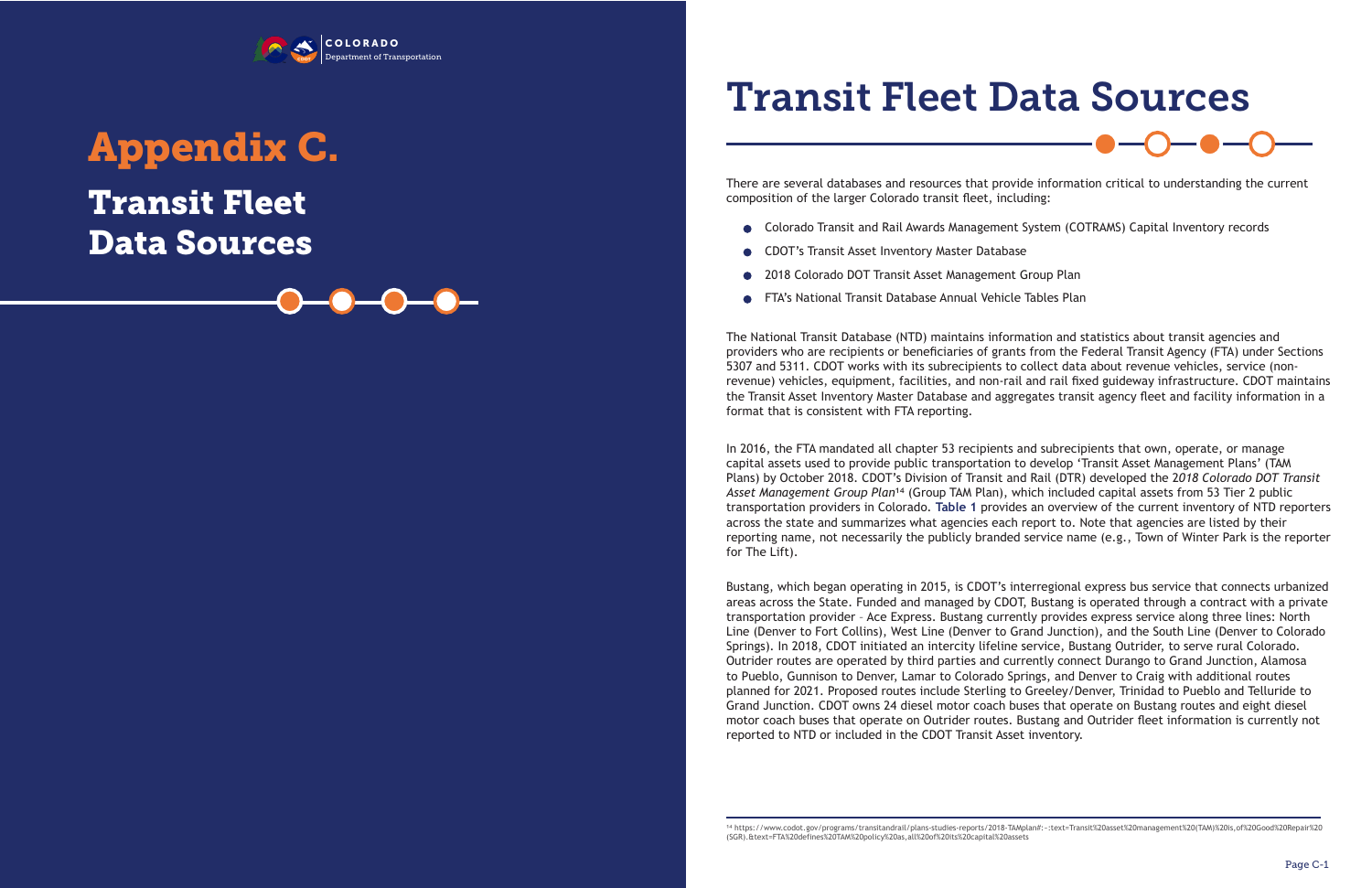|                                                                                                                | <b>CDOT TAM</b><br>Plan    | <b>2019 NTD</b><br>Reporter | 2020 Transit<br><b>Asset Inventory</b> | <b>2019 SGR</b><br>Inventory |
|----------------------------------------------------------------------------------------------------------------|----------------------------|-----------------------------|----------------------------------------|------------------------------|
|                                                                                                                | <b>Central Front Range</b> |                             |                                        |                              |
| Cañon City Golden Age Council, Inc (dba<br>Fremont County Transit/Golden Age<br>Shuttle)                       |                            |                             |                                        |                              |
| Cripple Creek, City of                                                                                         | Yes                        | Yes                         | Yes                                    | Yes                          |
| Park County Senior Coalition                                                                                   | Yes                        | Yes                         |                                        | Yes                          |
| <b>Teller Senior Coalition</b>                                                                                 | Yes                        | Yes                         | Yes                                    | Yes                          |
| Upper Arkansas Area Council of<br>Governments                                                                  | Yes                        | Yes                         | Yes                                    | Yes                          |
|                                                                                                                | <b>Eastern</b>             |                             |                                        |                              |
| East Central Council of Governments                                                                            | Yes                        | Yes                         | Yes                                    | Yes                          |
| Northeastern Colorado Association<br>of Local Governments (NECALG) (dba<br>County Express and Prairie Express) | Yes                        | Yes                         | Yes                                    | Yes                          |
|                                                                                                                | <b>Grand Valley</b>        |                             |                                        |                              |
| Mesa County Regional Transportation<br>Planning Organization (dba Grand Valley<br>Transit)                     | N/A                        | Yes                         | Yes                                    | Yes                          |
|                                                                                                                | <b>Greater Denver Area</b> |                             |                                        |                              |
| Black Hawk, City of (dba Black Hawk and<br>Central City Tramway)                                               | Yes                        | Yes                         | Yes                                    | Yes                          |
| Broomfield, City and County of (dba Easy<br>Ride)                                                              | Yes                        | Yes                         | Yes                                    | Yes                          |
| Castle Rock Senior Center                                                                                      | Yes                        | Yes                         | Yes                                    | Yes                          |
| Lakewood, City of (dba Lakewood Rides)                                                                         | Yes                        | Yes                         | Yes                                    | Yes                          |
| Littleton, City of (dba Omnibus)                                                                               | Yes                        | Yes                         | Yes                                    | Yes                          |
| Regional Transportation District (RTD)                                                                         | N/A                        | Yes                         | Yes                                    | Yes                          |
| Seniors' Resource Center, Inc. (SRC)                                                                           | Yes                        | Yes                         | Yes                                    | Yes                          |
| Via Mobility Services                                                                                          | Yes                        | Yes                         | Yes                                    | Yes                          |
| Community Options, Inc.                                                                                        | N/A                        | N/A                         | Yes                                    | Yes                          |
|                                                                                                                | <b>Gunnison Valley</b>     |                             |                                        |                              |
| Gunnison Valley Rural Transportation<br>Authority                                                              | Yes                        | Yes                         | Yes                                    | Yes                          |
| Montrose County Senior Citizens<br>Transportation, Inc. (dba All Points<br>Transit)                            | Yes                        | Yes                         | Yes                                    | Yes                          |
| Mountain Express, The                                                                                          | Yes                        | Yes                         | Yes                                    | Yes                          |
| Mountain Village, Town of                                                                                      | Yes                        | Yes                         | Yes                                    | Yes                          |
| San Miguel Authority for Regional<br>Transportation (dba SMART)                                                | TBA                        | Yes                         | Yes                                    |                              |
| San Miguel County                                                                                              | Yes                        |                             | Yes                                    | Yes                          |
| Telluride, Town of (dba Galloping Goose)                                                                       | Yes                        | Yes                         | Yes                                    | Yes                          |



### Table 1: Transit Agency Reporting Summary - by TPR



|                                                                                    | <b>CDOT TAM</b><br>Plan  | <b>2019 NTD</b><br>Reporter | 2020 Transit<br><b>Asset Inventory</b> | <b>2019 SGR</b><br>Inventory |
|------------------------------------------------------------------------------------|--------------------------|-----------------------------|----------------------------------------|------------------------------|
|                                                                                    | Intermountain            |                             |                                        |                              |
| Aspen, City of                                                                     | Yes                      | Yes                         | Yes                                    | Yes                          |
| Avon, Town of (dba Avon Transit)                                                   | Yes                      | Yes                         | Yes                                    | Yes                          |
| Breckenridge, Town of (dba Free Ride)                                              | Yes                      | Yes                         | Yes                                    | Yes                          |
| Eagle County (dba ECO Transit)                                                     | Yes                      | Yes                         | Yes                                    | Yes                          |
| Glenwood Springs, City of (dba Ride<br>Glenwood Springs)                           | Yes                      | Yes                         | Yes                                    | Yes                          |
| Lake County                                                                        | Yes                      | Yes                         | Yes                                    |                              |
| Mountain Valley Developmental Services                                             | N/A                      | N/A                         | Yes                                    | Yes                          |
| Roaring Fork Transportation Authority<br>(RFTA)                                    | Yes                      | Yes                         | Yes                                    | Yes                          |
| Snowmass Village, Town of (dba Village<br>Shuttle)                                 | Yes                      | Yes                         | Yes                                    | Yes                          |
| Summit County (dba Summit Stage)                                                   | Yes                      | Yes                         | Yes                                    | Yes                          |
| Vail, Town of (dba Vail Transit)                                                   | TBA                      |                             | Yes                                    | Yes                          |
|                                                                                    | <b>North Front Range</b> |                             |                                        |                              |
| Berthoud Area Transportation Service<br>(BATS)                                     | Yes                      | Yes                         | Yes                                    | Yes                          |
| Fort Collins, City of (dba Transfort)                                              | N/A                      | Yes                         | Yes                                    | Yes                          |
| Greeley, City of (dba Greeley Evans<br>Transit - GET)                              | N/A                      | Yes                         | Yes                                    | Yes                          |
| Loveland, City of (dba City of Loveland<br>Transit - COLT)                         | Yes                      | Yes                         | Yes                                    | Yes                          |
|                                                                                    | <b>Northwest</b>         |                             |                                        |                              |
| Routt County Government                                                            | Yes                      | Yes                         | Yes                                    | Yes                          |
| Steamboat Springs, City of (dba<br>Steamboat Springs Transit - SST)                | Yes                      | Yes                         | Yes                                    | Yes                          |
| Winter Park, Town of (dba The Lift)                                                | Yes                      | Yes                         | Yes                                    | Yes                          |
|                                                                                    | <b>Pikes Peak Area</b>   |                             |                                        |                              |
| Colorado Springs, City of (dba Mountain<br>Metropolitan Transit - MMT/Metro Rides) | N/A                      | Yes                         | Yes                                    | Yes                          |
| El Paso Fountain Valley Senior Citizens<br>Program Inc.                            | Yes                      | Yes                         | Yes                                    | Yes                          |
| Envida                                                                             | Yes                      | Yes                         | Yes                                    | Yes                          |
| Silver Key Senior Services                                                         | TBA                      | Yes                         | Yes                                    | Yes                          |
|                                                                                    | <b>Pueblo Area</b>       |                             |                                        |                              |
| Pueblo, City of (dba Pueblo Transit)                                               | Yes                      | Yes                         | Yes                                    | Yes                          |
| Senior Resource Development Agency,<br>Pueblo, Inc. (Pueblo SRDA)                  | Yes                      | Yes                         | Yes                                    | Yes                          |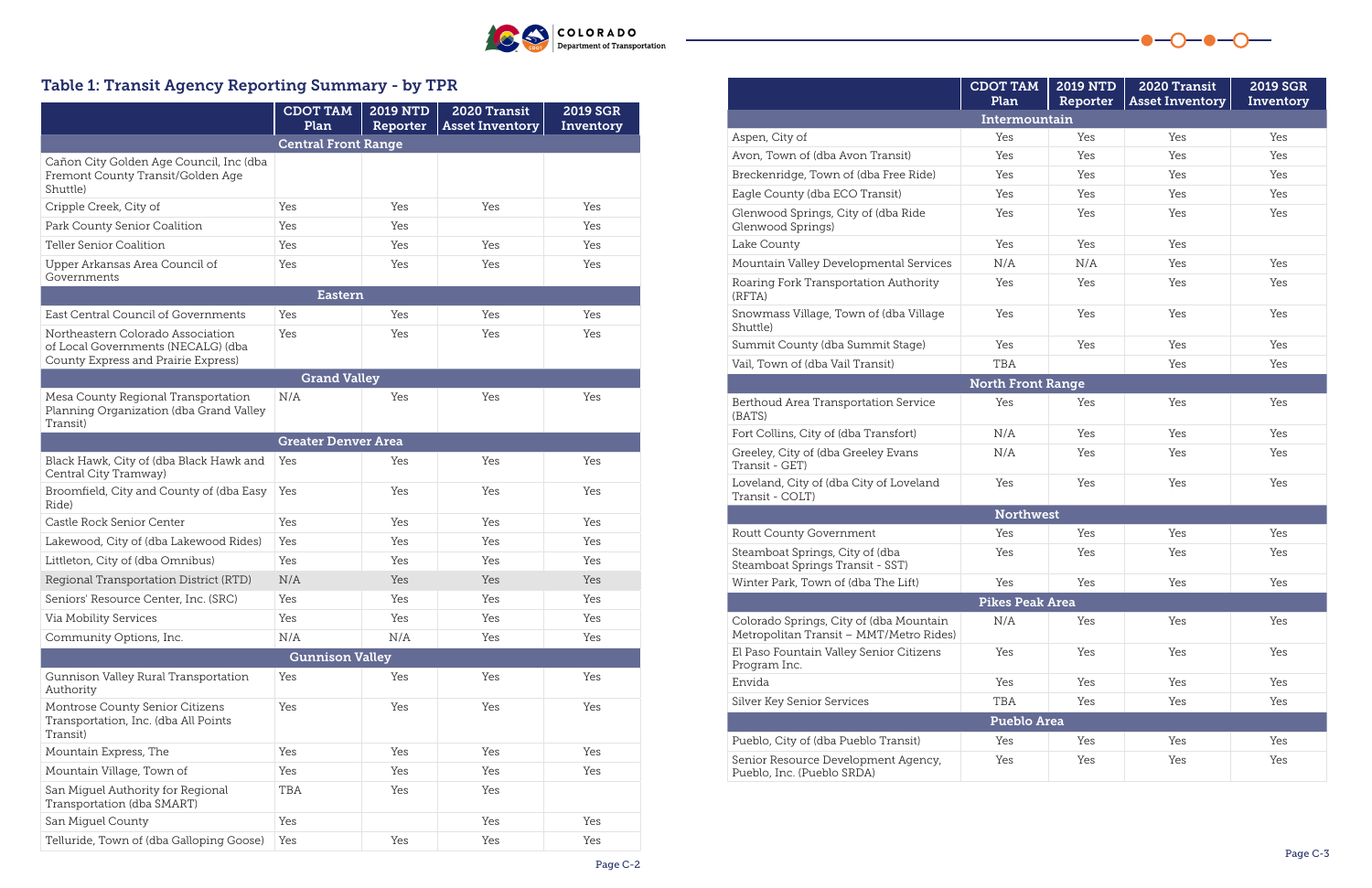

|                                                                                                          | <b>CDOT TAM</b>          | <b>2019 NTD</b> | 2020 Transit           | <b>2019 SGR</b> |  |  |  |
|----------------------------------------------------------------------------------------------------------|--------------------------|-----------------|------------------------|-----------------|--|--|--|
|                                                                                                          | Plan                     | Reporter        | <b>Asset Inventory</b> | Inventory       |  |  |  |
|                                                                                                          | <b>San Luis Valley</b>   |                 |                        |                 |  |  |  |
| Neighbor to Neighbor Volunteers (dba<br>The Chaffee Shuttle)                                             | Yes                      | Yes             | Yes                    | Yes             |  |  |  |
| <b>South Central</b>                                                                                     |                          |                 |                        |                 |  |  |  |
| Huerfano/Las Animas Area Council of<br>Governments (dba South Central Council<br>of Governments - SCCOG) | Yes                      | Yes             | Yes                    | Yes             |  |  |  |
| <b>Southeast</b>                                                                                         |                          |                 |                        |                 |  |  |  |
| Baca County Seniors Van                                                                                  | Yes                      | Yes             | Yes                    | Yes             |  |  |  |
| Bent County (dba Bent County Transit)                                                                    | Yes                      | Yes             | Yes                    | Yes             |  |  |  |
| La Junta, City of                                                                                        | Yes                      | Yes             | Yes                    | Yes             |  |  |  |
| Prowers County (dba Prowers Area<br>Transit - PAT)                                                       | Yes                      | Yes             | Yes                    | Yes             |  |  |  |
|                                                                                                          | <b>Southwest</b>         |                 |                        |                 |  |  |  |
| Archuleta County (dba Mountain Express<br>Transit)                                                       | Yes                      | Yes             | Yes                    | Yes             |  |  |  |
| <b>Dolores County</b>                                                                                    | Yes                      | Yes             | Yes                    | Yes             |  |  |  |
| Durango, City of (dba Durango Transit)                                                                   | Yes                      | Yes             | Yes                    | Yes             |  |  |  |
| La Plata County Senior Services                                                                          | Yes                      | Yes             | Yes                    | Yes             |  |  |  |
| Montezuma County Public<br>Transportation                                                                | Yes                      | Yes             | Yes                    | Yes             |  |  |  |
| Southern Colorado Community Action<br>Agency, Inc. (SoCoCaa)                                             | Yes                      | Yes             | Yes                    | Yes             |  |  |  |
| Southern Ute Indian Tribe                                                                                | N/A                      | Yes             | N/A                    |                 |  |  |  |
|                                                                                                          | <b>Upper Front Range</b> |                 |                        |                 |  |  |  |
| Estes Park, Town of (dba Estes Transit)                                                                  | Yes                      | Yes             | Yes                    | Yes             |  |  |  |

There are 62 transit agencies included in the ZEV Roadmap Inventory. A total of 52 of the transit agencies are included in the CDOT TAM Plan, 59 are NTD reporters in some capacity, 61 are included in the CDOT Asset Inventory and 59 agencies were included in the Statewide Transit Plan State of Good Repair evaluation.

# NTD Vehicle Type Classifications Appendix D.



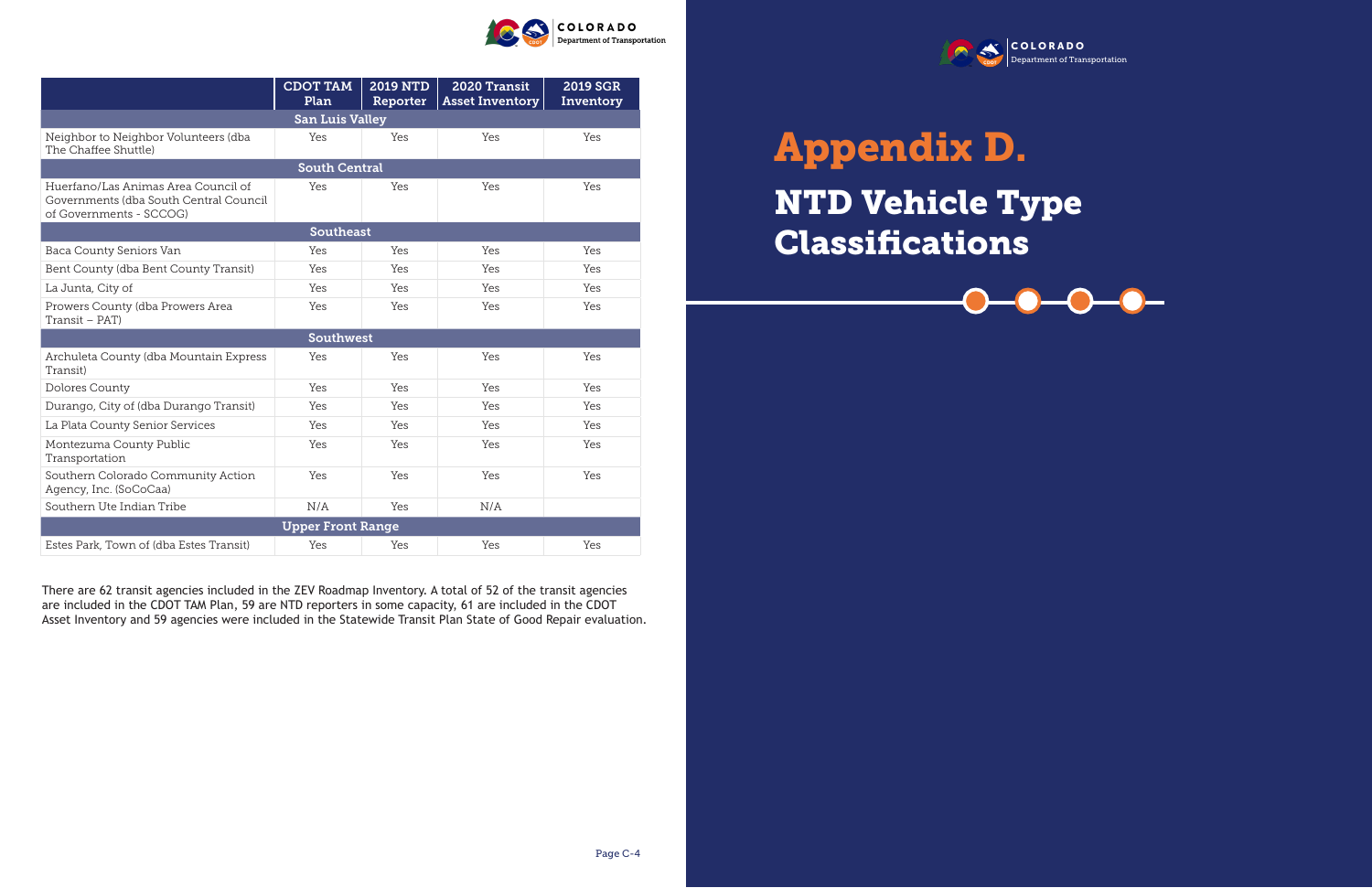

## NTD Vehicle Type Classifications

Revenue vehicle type classifications, as defined by the FTA, and reflected in the NTD Database and the CDOT Transit Asset Inventory Master database include15:

**Articulated Buses (AB)** are extra-long (54 ft. to 60 ft.) buses with two connected passenger compartments. The rear body section is connected to the main body by a joint mechanism that allows the vehicles to bend when in operation for sharp turns and curves and yet have a continuous interior.

**Automobile (AO)** is a passenger car, up to and including, station wagons in size. Excludes minivans and anything larger.

**Over-the-Road Bus (BR)** is a bus characterized by an elevated passenger deck located over a baggage compartment.

**Bus (BU)** is a rubber-tired passenger vehicle powered by diesel, gasoline, battery or alternative fuel engines contained within the vehicle. Vehicles in this category do not include school buses or cutaways. This group does include minibuses such as a Sprinter.

**Cutaway (CU)** is a transit vehicle built on a van or truck chassis by a second stage manufacturer. The chassis is purchased by the body builder, a framework is built for the body, and then the body is finished for a complete vehicle. For example, a truck chassis may be used as the base for a small transit bus.

**Light Rail Vehicle (LR)** is a passenger rail car typically operating on fixed rails in shared or exclusive right-ofway, with low or high platform loading, and vehicle power typical drawn from overhead electric power lines.

**Minivan (MV)** is a light duty vehicle having a typical seating capacity of up to seven passengers plus a driver. A minivan is smaller, lower, and more streamlined than a full-sized van, but it is typically taller and has a higher floor than a passenger car. Minivans normally cannot accommodate standing passengers.

**Commuter Rail Self-Propelled Passenger Car (RS)** is a transit mode that uses an electric or diesel propelled railway that does not require a separate locomotive for propulsion for urban passenger train service consisting of local short distance travel between a central city and its adjacent suburbs.

**Sports Utility Vehicle (SV)** is a high-performance four-wheel drive car built on a truck chassis. It is a passenger vehicle, which combines the towing capacity of a pickup truck with the passenger-carrying space of a minivan or station wagon. Most SUVs are designed with a roughly square cross-section, an engine compartment, a combined passenger and cargo compartment, and no dedicated trunk. Most mid-size and full-size SUVs have three rows of seats with a cargo area directly behind the last row of seats. Compact SUVs and mini-SUVs may have five or fewer seats.

**Trolleybus (TB)** is a rubber-tired, electrically powered passenger vehicle operated on city streets drawing power from overhead lines.



**Aerial Tramway Vehicle (TR)** is an unpowered passenger vehicle suspended from a system of aerial cables and propelled by separate cables attached to the vehicle suspension system. Engines or motors at a central location, not onboard the vehicle, power the cable system.

**Van (VN)** is an enclosed vehicle having a typical seating capacity of eight to 18 passengers and a driver. A van is typically taller and with a higher floor than a passenger car. Vans normally cannot accommodate standing passengers.

Similarly, NTD and CDOT categorize service vehicles into three vehicle types (two of which are used in Colorado):

**Automobiles** – passenger cars, up to and including station wagons in size. Excludes minivans and anything larger.

**Trucks and Other Rubber-Tired Vehicles** - A self-propelled, motor vehicle designed primarily for the transportation of property or special purpose equipment, typically a service vehicle. It may consist of a chassis and body; a chassis, cab and body; or it may be of integral construction so that the body and chassis form a single unit. This vehicle category also includes pickup trucks, vans, SUVs, and minivans.

**Steel Wheel Vehicles (not included in the Colorado transit fleet)** - In rail systems, vehicles with the specially designed cast or forged steel, essentially a cylindrical element that rolls on the rail, carries the weight, and provides guidance for rail vehicles. Steel wheel vehicles exclude vehicles that are equipped for both road (rubber tires) and rail.

<sup>15</sup> https://cms7.fta.dot.gov/sites/fta.dot.gov/files/docs/subdoc/186/2019-ntd-reduced-reporting-manual-v1-1\_0.pdf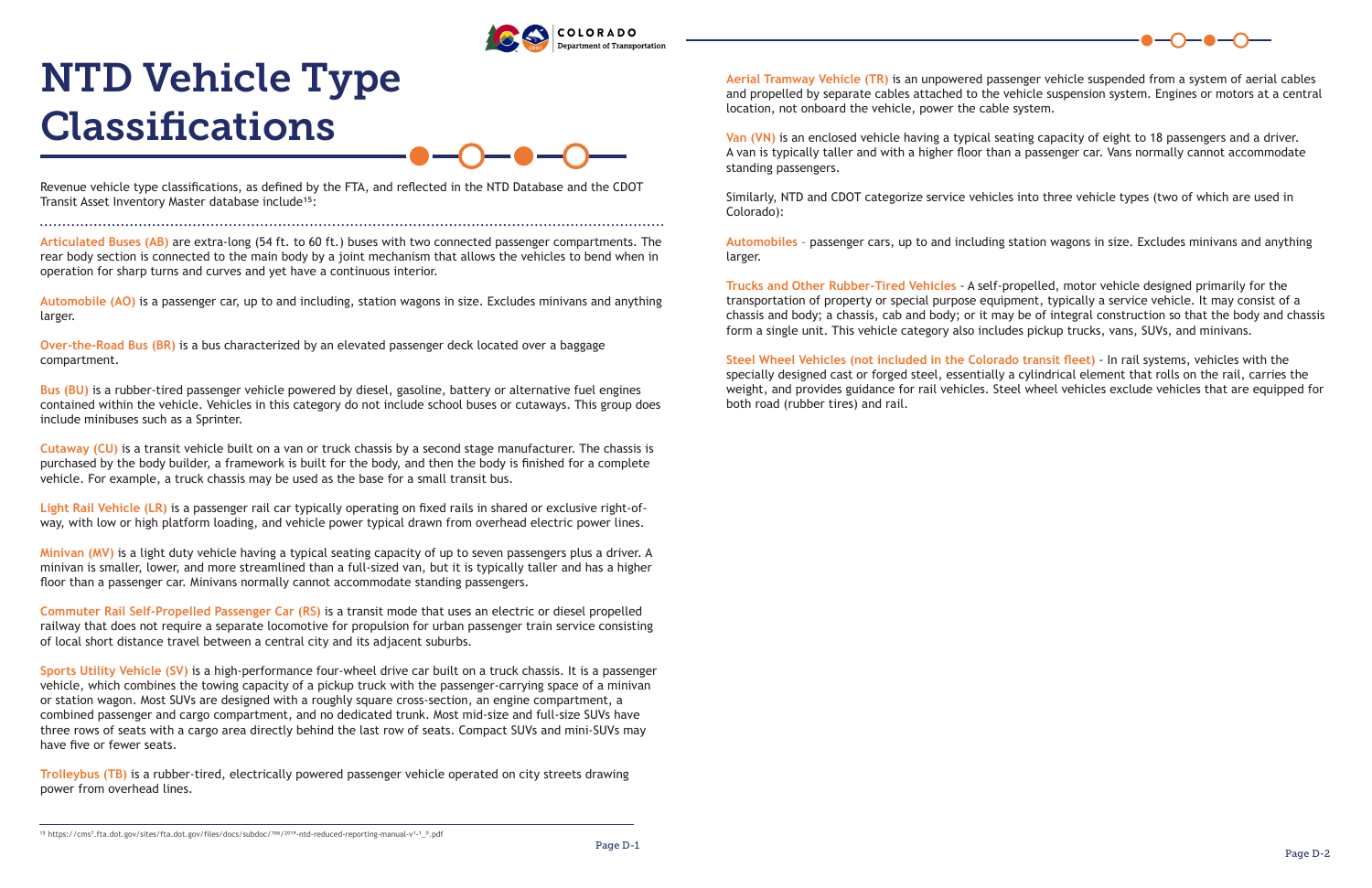COLORADO tment of Transportation<sup>.</sup>

## 2018 Colorado Transit Fleet – Ownership Type By Vehicle Type Appendix E.



|                  |                                                   | Lease Purchase by<br>a Public Agency | Lease Purchase by<br>a Private Entity | Borrowed by a<br>Public Agency<br>Leased or | Private Agency<br>Borrowed by a<br>Leased or | <b>Owned Outright</b><br>by a Public<br>Agency | by a Private Entity<br><b>Owned Outright</b> | True Lease by a<br><b>Public Agency</b> | True Lease by a<br><b>Private Entity</b> | Other       |
|------------------|---------------------------------------------------|--------------------------------------|---------------------------------------|---------------------------------------------|----------------------------------------------|------------------------------------------------|----------------------------------------------|-----------------------------------------|------------------------------------------|-------------|
|                  | <b>Articulated Bus</b>                            |                                      |                                       |                                             |                                              | 125                                            |                                              |                                         |                                          |             |
|                  | Automobile                                        |                                      |                                       |                                             |                                              | 23                                             | 66                                           |                                         | $\mathbf 1$                              |             |
|                  | Over-the-Road Bus                                 | $\mathcal{G}$                        |                                       |                                             | $\overline{c}$                               | 194                                            | $\mathbf{1}$                                 |                                         |                                          |             |
|                  | <b>Bus</b>                                        | $\mathbf 1$                          |                                       |                                             | $\overline{4}$                               | 1189                                           | 27                                           |                                         |                                          |             |
|                  | Cutaway                                           | $\mathbf 1$                          |                                       | $\overline{4}$                              |                                              | 699                                            | 113                                          | $\mathbf 1$                             |                                          | 3           |
|                  | Light Rail Vehicle                                |                                      |                                       |                                             |                                              | 172                                            |                                              |                                         |                                          |             |
|                  | Minivan                                           |                                      |                                       |                                             |                                              | 149                                            | 40                                           | $\mathbf{1}$                            |                                          | 11          |
| Revenue Vehicles | Commuter Rail Self-<br>Propelled Passenger<br>Car |                                      |                                       |                                             |                                              | 66                                             |                                              |                                         |                                          |             |
|                  | Sports Utility Vehicle                            |                                      |                                       |                                             |                                              | $\overline{c}$                                 |                                              |                                         |                                          |             |
|                  | Trolleybus                                        |                                      |                                       |                                             |                                              | $\mathbf{1}$                                   |                                              |                                         |                                          |             |
|                  | Aerial Tramway                                    |                                      |                                       |                                             |                                              | 71                                             |                                              |                                         |                                          |             |
|                  | Van                                               | $\mathbf 1$                          |                                       |                                             |                                              | 68                                             | 46                                           |                                         |                                          | $\mathbf 1$ |
|                  | Automobiles                                       |                                      |                                       |                                             |                                              | 48                                             | $\mathbf{1}$                                 |                                         |                                          |             |
| Service Vehicles | Trucks and Other<br>Rubber Tire Vehicles          |                                      | 5                                     |                                             |                                              | 58                                             | 7                                            |                                         |                                          |             |



### Table: 2018 Colorado Transit Fleet – Ownership Type by Vehicle Type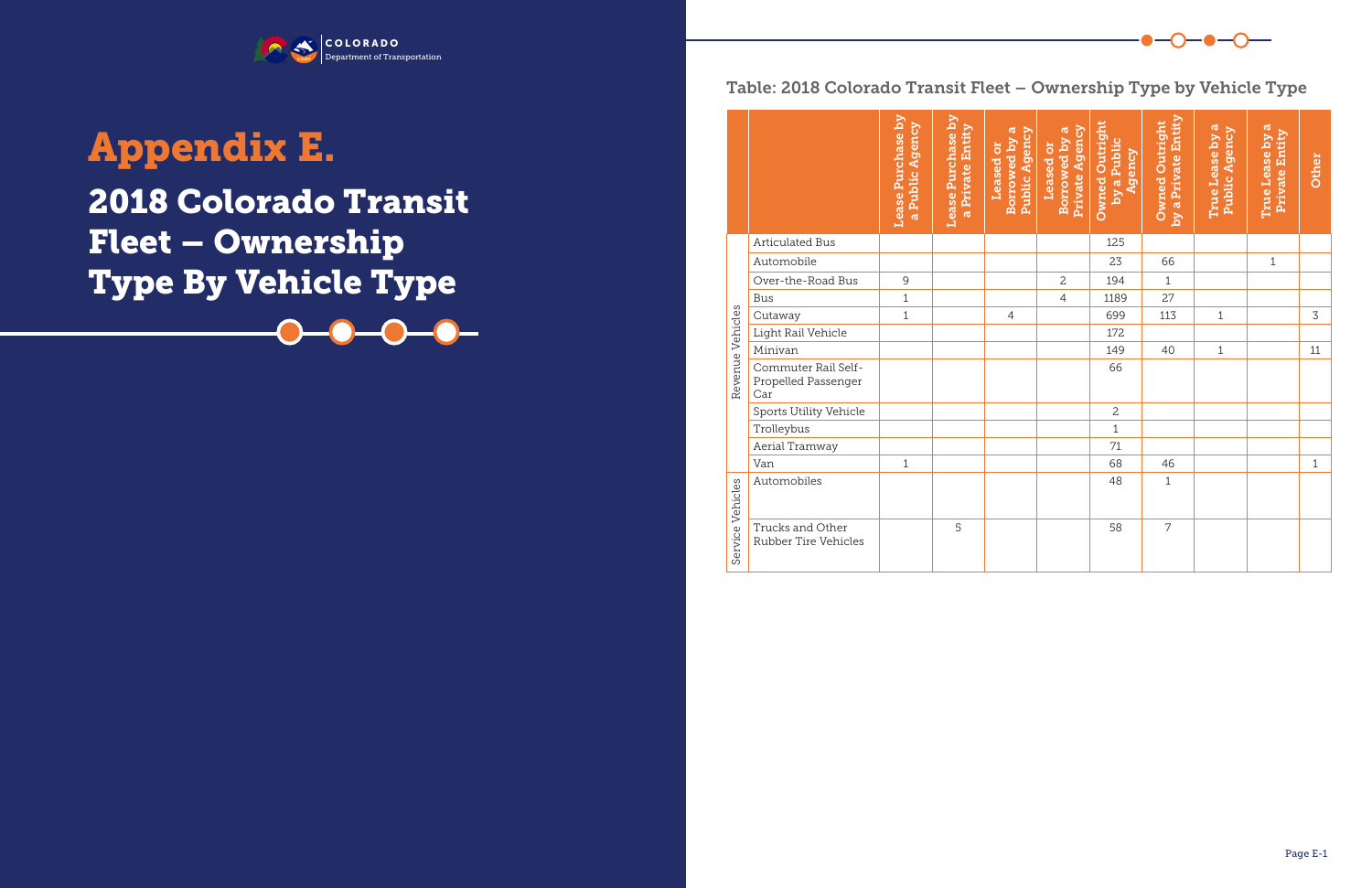## Xcel EV Rate Schedule & Bill Example Appendix F.



COLORADO Department of Transportation

> Starting January 2020, Xcel Energy (one of Colorado's investor-owned utilities) began offering a Secondary Voltage Time of Use – Electric Vehicle Service (S-EV) rate to provide electric power and energy solely for commercial and industrial customer electric vehicle charging. The S-EV rate promotes off-peak charging and is designed to reflect that the cost of energy associated with charging EVs overnight is more a function of energy consumption (kWh) as compared to typical commercial and industrial energy demand (kW) that coincides with the peak system demand.

**Table 1** compares the S-EV rate to the Secondary General (SG) rate the Regional Transportation District (RTD) was on prior to the addition of an S-EV specific rate schedule.

### Table 1: 2018 Colorado Transit Fleet – Ownership Type by Vehicle Type<sup>16</sup>

<sup>3</sup> Critical Peak events last for a maximum of four hours between the hours of noon and 8PM for a maximum of 15 days per year. The Company has the ability to call a Critical Peak Pricing Period when system peaking conditions indicate the reserve load ratio may fall below 10 percent.

|                                                                                                                                                                                                                                                                                                                               | <b>SG</b>                   | S-EV                                                       |
|-------------------------------------------------------------------------------------------------------------------------------------------------------------------------------------------------------------------------------------------------------------------------------------------------------------------------------|-----------------------------|------------------------------------------------------------|
| Service & Facilities Charge                                                                                                                                                                                                                                                                                                   | \$36.17                     | \$36.17                                                    |
| Production Meter Charge                                                                                                                                                                                                                                                                                                       | \$9.30                      |                                                            |
| Load Meter Charge                                                                                                                                                                                                                                                                                                             | \$9.30                      |                                                            |
| Demand Charge:<br>All kilowatts of Billing Demand, per kW<br>Distribution Demand<br>Generation & Transmission Demand – Summer*<br>Generation & Transmission Demand – Winter*                                                                                                                                                  | \$5.63<br>\$14.02<br>\$9.82 | \$5.63                                                     |
| Energy Charge:<br>All kilowatt-hours used, per kWh<br>Summer*:<br>On-Peak Energy Charge, per kWh <sup>1</sup><br>Off-Peak Energy Charge, per kWh <sup>2</sup><br>Winter*:<br>On-Peak Energy Charge, per kWh <sup>1</sup><br>Off-Peak Energy Charge, per kWh <sup>2</sup><br>Critical Peak Energy Charge, per kWh <sup>3</sup> | \$0.00461                   | \$0.11400<br>\$0.03879<br>\$0.05971<br>\$0.01040<br>\$1.50 |

- Travel 100 miles per day
- Consume 2 kWh per mile  $\bullet$
- Operate on weekdays for an average of 22 days per month

\*The Summer Season extends from June 1 through September 30; the Winter Season is from October 1 through May 31.

1 On-peak is defined as the time between noon and 8PM MT, on weekdays, except Holidays 2 Off-peak is defined as all other hours of the year

#### How do operating profiles match up with charging needs?

The following provides an illustrative example of how a transit agency's operating profile and charging strategy and rate schedule selection can result in significantly different utility bills. Each transit agency will have to assess vehicle performance on the selected routes and evaluate the range of utility rate schedules available to them. Consider the following hypothetical scenario in which a transit agency operates four electric buses that each:

# Xcel EV Rate Schedule & Bill Example

Page F-1 16 https://www.xcelenergy.com/staticfiles/xe-responsive/Company/Rates%20&%20Regulations/Regulatory%20Filings/PSCo\_Electric\_Entire\_Tariff.pdf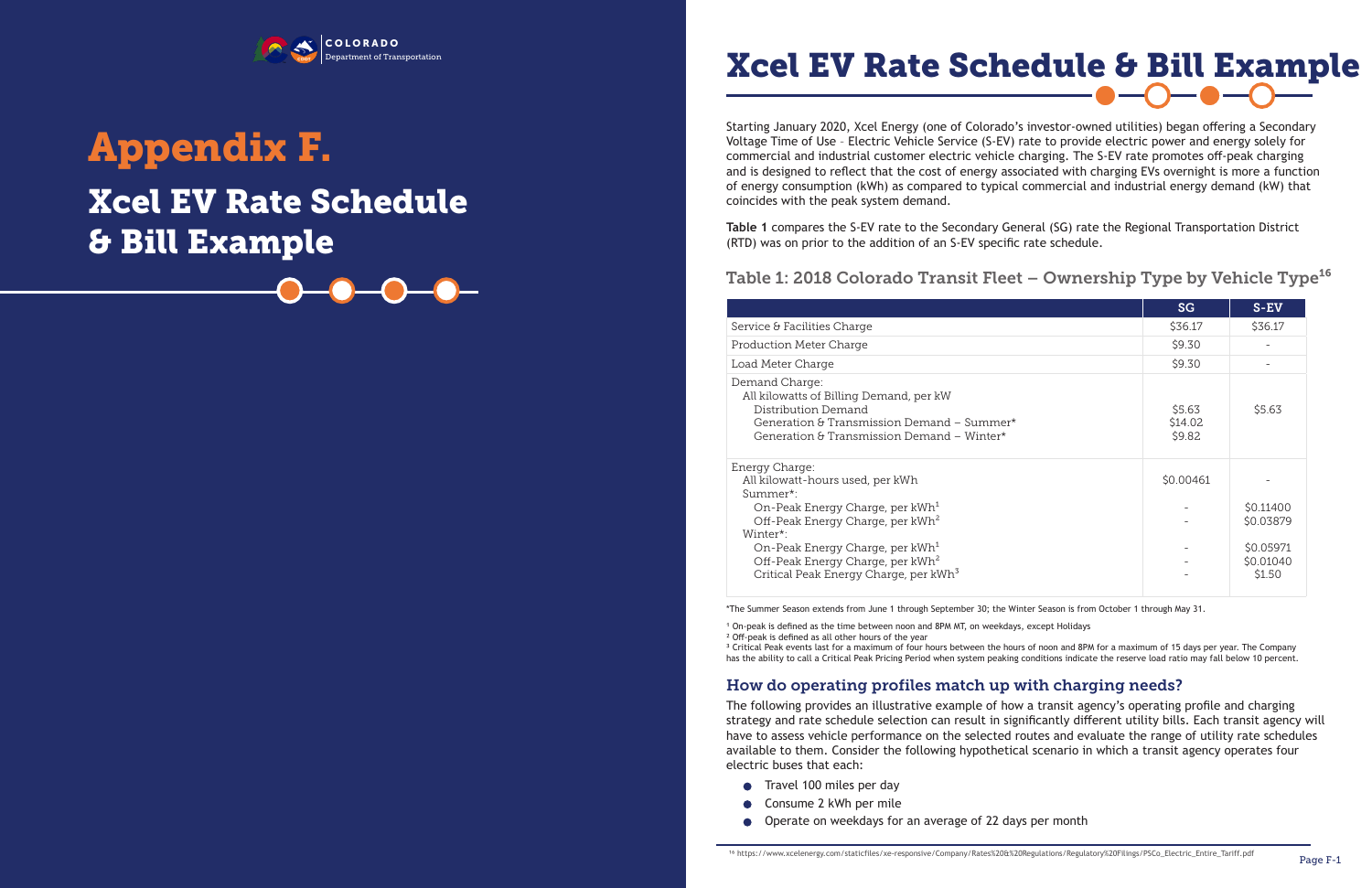

For simplicity, assume high charger efficiency and that each bus requires 200 kWh of energy daily. Therefore, the entire EV fleet of four vehicles requires 800 kWh of energy to complete the required service each day, resulting in a monthly energy consumption of 17,600 kWh.

The transit agency can choose between the SG and S-EV rates summarized in **Table 2.**Now consider the agency would like to evaluate the same charging strategy under the two rate schedules:

Baseline Scenario: the buses charge concurrently from 8PM to 10 PM at a power level of 100 kW each resulting in a peak demand of 400 kW. Total energy consumption is 17,600 kWh.

| <b>Baseline Scenario</b>                                                                                                                                      | <b>SG</b>          | $S-EV$   |
|---------------------------------------------------------------------------------------------------------------------------------------------------------------|--------------------|----------|
| Service & Facilities Charge                                                                                                                                   | \$36.17            | \$36.17  |
| Production Meter Charge                                                                                                                                       | \$9.30             |          |
| Load Meter Charge                                                                                                                                             | \$9.30             |          |
| Demand Charge:<br>All kilowatts of Billing Demand, per kW<br>Distribution Demand<br>Generation & Transmission Demand – Summer*                                | \$2,252<br>\$5,608 | \$2,252  |
| Energy Charge:<br>All kilowatt-hours used, per kWh<br>Summer*:<br>On-Peak Energy Charge, per kWh <sup>1</sup><br>Off-Peak Energy Charge, per kWh <sup>2</sup> | \$81.14            | \$682.70 |

#### Table 2: Example Bill Impacts from Xcel Energy's SG and S-EV Rate Schedules

1 On-peak is defined as the time between noon and 8PM MT, on weekdays, except Holidays

2 Off-peak is defined as all other hours of the year

The S-EV rate captures the lower electric system costs associated with energy demand and consumption in the off-peak hours. Under these conditions and available rate structures, the agency would benefit from selecting the S-EV rate. Typically, electric utility bills include a range of riders, in addition to the general rates, that impact the overall calculation of monthly bill. Riders are mechanisms by which utilities can recover variable costs between rate cases and vary greatly from utility to utility. This example provides a comparison of two general rate options and is intended to highlight the potential impacts of selecting or working with the local electric utility to develop a ZEV-friendly general rate.

In 2017, RTD purchased 36 BEBs to replace the MallRide compressed natural gas fleet. RTD was expecting to pay 73 cents per mile to operate its all-electric fleet. However, the agency had not modeled the impact of the demand charges on the existing rate schedule resulting in demand charges accounting for 80 percent of the electric bill. RTD subsequently evaluated alternative charging strategies (e.g., staggered charging) and worked with Xcel Energy to develop an EV Fleet Rate that incentivized off-peak charging.

#### Example Project: RTD MallRide Electrification & Demand Charges



Assuming the transit agency can utilize the S-EV rate that incentivizes off peak charging, consider the following charging strategies:

- Scenario 1: the buses charge concurrently from 9PM to 11 PM at a power level of 100 kW each resulting in a peak demand of 400 kW. Total energy consumption is 17,600 kWh.
- Scenario 2: the buses charge concurrently from 9PM to 1AM at a power level of 50 kW each resulting in a peak demand of 200 kW. Total energy consumption is 17,600 kWh.
- Scenario 3: the buses charge consecutively from 9PM to 5AM at a power level of 100 kW, resulting in a peak demand of 100 kW. Total energy consumption is 17,600 kWh.

| <b>Baseline Scenario</b>                                                                                                                                      | Scenario 1 | <b>Scenario 2</b> | <b>Scenario 3</b> |
|---------------------------------------------------------------------------------------------------------------------------------------------------------------|------------|-------------------|-------------------|
| Service & Facilities Charge                                                                                                                                   | \$36.17    | \$36.17           | \$36.17           |
| Demand Charge:<br>All kilowatts of Billing Demand, per kW<br>Distribution Demand                                                                              | \$2,252    | \$1,126           | \$563             |
| Energy Charge:<br>All kilowatt-hours used, per kWh<br>Summer*:<br>On-Peak Energy Charge, per kWh <sup>1</sup><br>Off-Peak Energy Charge, per kWh <sup>2</sup> | \$682.70   | \$682.70          | \$682.70          |
| TOTAL Estimated Utility Bill                                                                                                                                  | \$2,970.87 | \$1,844.87        | \$1,281.87        |
| Equivalent Cost per Mile                                                                                                                                      | \$0.34     | \$0.21            | \$0.15            |

#### Table 3: Different Charging Strategies Under the S-EV Rate Structure

**Table 3** highlights the total estimated electricity charges associated with different charging strategies, all under the same S-EV rate schedule.

1 On-peak is defined as the time between noon and 8PM MT, on weekdays, except Holidays

2 Off-peak is defined as all other hours of the year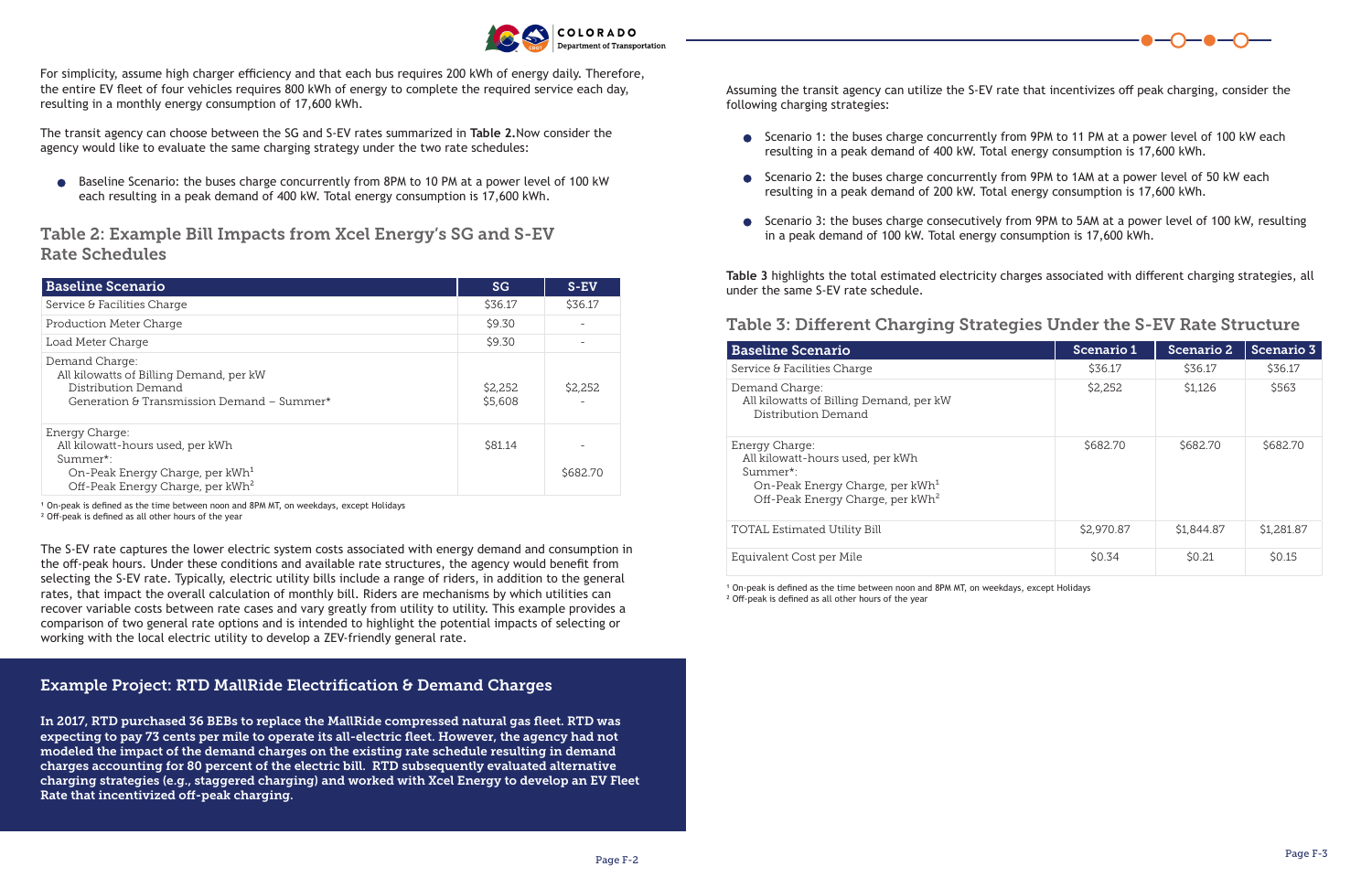### Colorado Transportation Electrification Plans (TEP) Appendix G.

COLORADO Department of Transportation



Consistent with SB 19-077, Public Service Company of Colorado (Xcel Energy) and Black Hills Energy filed TEPs with the CPUC. As the larger provider, the Xcel Energy TEP was heard before the PUC first with the intent that the larger policy decisions that emerged from the proceeding would subsequently be applied to the Black Hills TEP. The PUC decision on the Xcel TEP was issued in January 2021 and the Black Hills hearing and decision are anticipated by April 2021.

The policy decisions made by the PUC, while not applicable to the municipal and cooperative utilities, could serve as a template for implementing statewide policies guiding utility transportation electrification plans.

#### Xcel Energy Transportation Electrification Plan

#### Commercial Portfolio

The Xcel Energy Transportation Electrification Plan is a comprehensive plan to address transportation electrification across its entire service area with programs offered for passenger vehicles, as well as light-, medium-, and heavy- duty vehicles.

TEP elements that could apply to transit agencies include the Commercial, Research, Innovation and Partnership, and Low-Income plan portfolios.



Most transit agencies are commercial customers. As a large commercial customer in the Xcel service territory, RTD would be eligible to participate in select plan programs designed for commercial customers. To ensure alignment with goals outlined in SB 19-077, the Xcel TEP, identifies commercial fleet strategies to support growth in transportation electrification. One of the commercial focus areas is centered on supporting fleet electrification directly by assisting with EV Supply Infrastructure and Optional Charging Equipment.

Xcel plans to work with customers to provide EV Supply Infrastructure to help remove costly barriers for transportation electrification transitions, as highlighted in Table 4. Customers will be given an option to procure their own charging equipment or obtain Level-2 charging equipment from Xcel. Xcel will offer EV supply infrastructure to support fleet operators with light-duty or medium-and heavy-duty vehicles who are transitioning their fleets to electric.

The provided equipment will be maintained by the company and customers will cover a monthly cost. To participate in this program customers must fill out an application and selection will be determined by the information defined in SB 19-077.

| <b>Baseline Scenario</b>                                          | 2021 | 2022 | 2023 | Total |
|-------------------------------------------------------------------|------|------|------|-------|
| Fleet & Workplace Supply Infrastructure-Light-<br>duty Vehicles   | 275  | 490  | 650  | 1,415 |
| Fleet & Workplace<br>Optional Charger Service-Light-duty Vehicles | 125  | 225  | 300  | 650   |
| Fleet & Workplace—Low Income                                      | 35   | 55   | 70   | 160   |

#### Table 4: Expecting Charging Station Ports Supported by Commercial

Programs

|  | Baseline Scenario |
|--|-------------------|
|  |                   |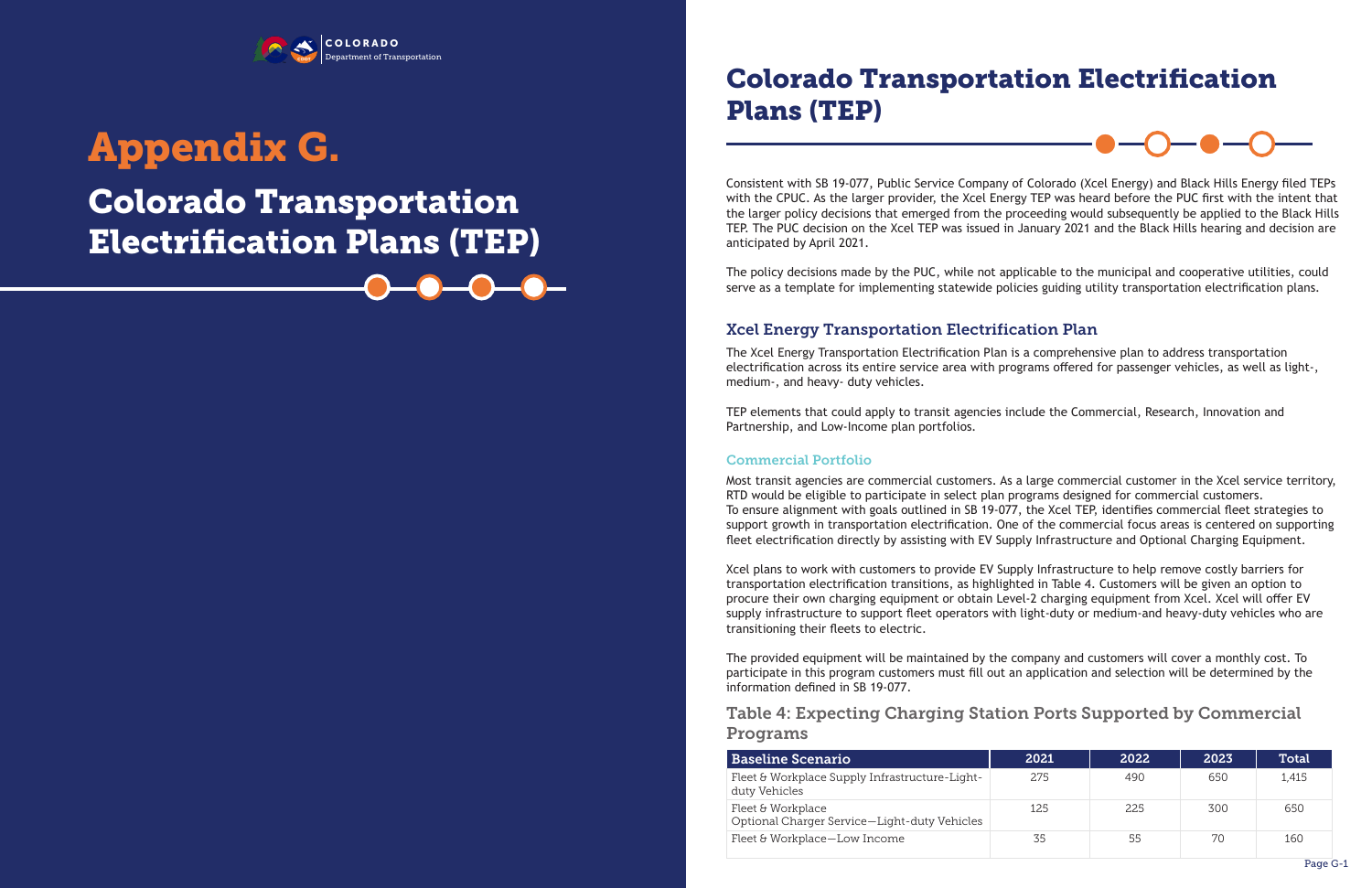

#### Charging Equipment

Customers will be provided with a list of specific charging equipment options that meet technical and safety standards, demonstrate interoperability, cyber security, and smart charging capabilities. Participating customers will then be asked to select from a list of prequalified charging equipment vendors. The prequalified options are offered at different price points to ensure flexibility for customer needs. Additionally, customers will also have the option of procuring their own charging equipment.

- $\bullet$  Level 2 Ports: \$2,200
- **•** Fast Charging for Medium-Duty and Heavy-Duty Vehicles for Low-Income Fleet and Workplace Program: \$45,000
- It is expected that low-income rebates would be sufficient to cover level 2 costs and Direct Direct Current Fast Charge (DCFC) chargers

#### Rebates

#### Rates

**Optional Charger Service:** Rate would be applicable to fleets and workplace. This service would equal the cost of providing, operating, maintaining, and recovery for Company-provided and installed charging equipment.

#### Research, Innovation and Partnership Portfolio

The Research, Innovation, and Partnership (RIP) Portfolio is aimed at "planning new and innovative ways to promote electrification of shared mobility, reduce DCFC charging costs through energy storage, offer workable charging optimization solutions for fleets and use AMI [advanced metering infrastructure] to detect the presence of electric vehicles (EV) to support grid planning efforts, and electrify school buses."

In SB-19-077, it is recommended that TEPs "stimulate innovation." In accordance with the goals set out by the Senate Bill, Xcel's RIP portfolio includes several items related to transit electrification innovation, including:

- Increasing access to electricity as a transportation fuel
- Minimizing system costs and increasing benefits of electric transportation  $\bullet$
- **Informing future TEP modifications**

A little over \$3 million has been set aside to cover the RIP portfolio outlined here. Over the course of three years, it is anticipated that TEP RIP items will cost \$10 million.

Potential benefits that could come out of RIP projects include:

- **Opportunities to identify more efficient grid integration with transportation electrification** technologies
- Understanding of benefits that come out of more accessible transportation electrification
- Opportunities to reduce GHG and improving air quality  $\bullet$
- Additional support for growth in innovation  $\bullet$

A key element of the RIP portfolio is the Advisory Services program. Advisory Services were proposed for three major markets: residential, fleets, and community planning. For entities/organizations interested in electrifying their fleets Xcel will support customers in developing electrification readiness plans, aid in identifying infrastructure locations, and offer guidance on logistical details like rates and charging.

- Being an electric customer of Xcel Energy
- products
- Sharing aggregate data collected and used for the assessment, recommendations, internal



Additionally, specific planning support will be provided to assist communities in developing EV readiness plans, engaging residents, supporting fleets, and evaluating siting of public charging infrastructure. Xcel was directed to ensure the inclusion of less mature fleet markets, such as public transit and school buses and other mediumand heavy-duty vehicles.

*The project described below is an example of the type of transit focused work Xcel would pursue under their RIP Portfolio.*

"Transit agencies will evaluate how to best manage their charging for smarter and more costeffective strategies moving forward and as their fleets grow. The results of this project can also help to identify different approaches to grid integration as more electric transportation options become available. Further, this work can also influence the vendor market and how demand management capabilities are developed."

#### Xcel's TEP Fleet Charging Optimization Example Project

#### Advisory Services

#### Fleets

Xcel plans to support in the development of electrification plans. This will help agencies understand which vehicles may be ready to transition to electric, identify effective infrastructure locations, and provide guidance on rates and charging.

#### Community Planning

Xcel will provide planning support to assist communities in developing EV readiness roadmaps, supporting fleets, and evaluating potential locations for siting public charging infrastructure. It is anticipated that service could be offered to sixty communities.

#### Fleet Advisory and Assessments

Xcel will provide information, data, and technical assistance to help inform public and private fleet electrification. These efforts will also include guidance on drafting electrification plans, and more detailed recommendations on procurement plans, charging infrastructure, and guidelines for optimizing vehicle usage and charging.

Xcel has committed to work with transit agencies to monitor key vehicle performance indicators including fleet vehicle age, miles travelled, dwell times, GPS routes, fuel efficiency, idling time, and any other relevant data. These indicators will be used as the basis for guidance on replacing vehicles with EV models.

Eligibility for Fleet Advisory and Assessment Services include:

Operating a fleet (defined as more than five vehicles) used to provide or distribute services or

stakeholder key decisions, and procurement documents for EV and/or infrastructure projects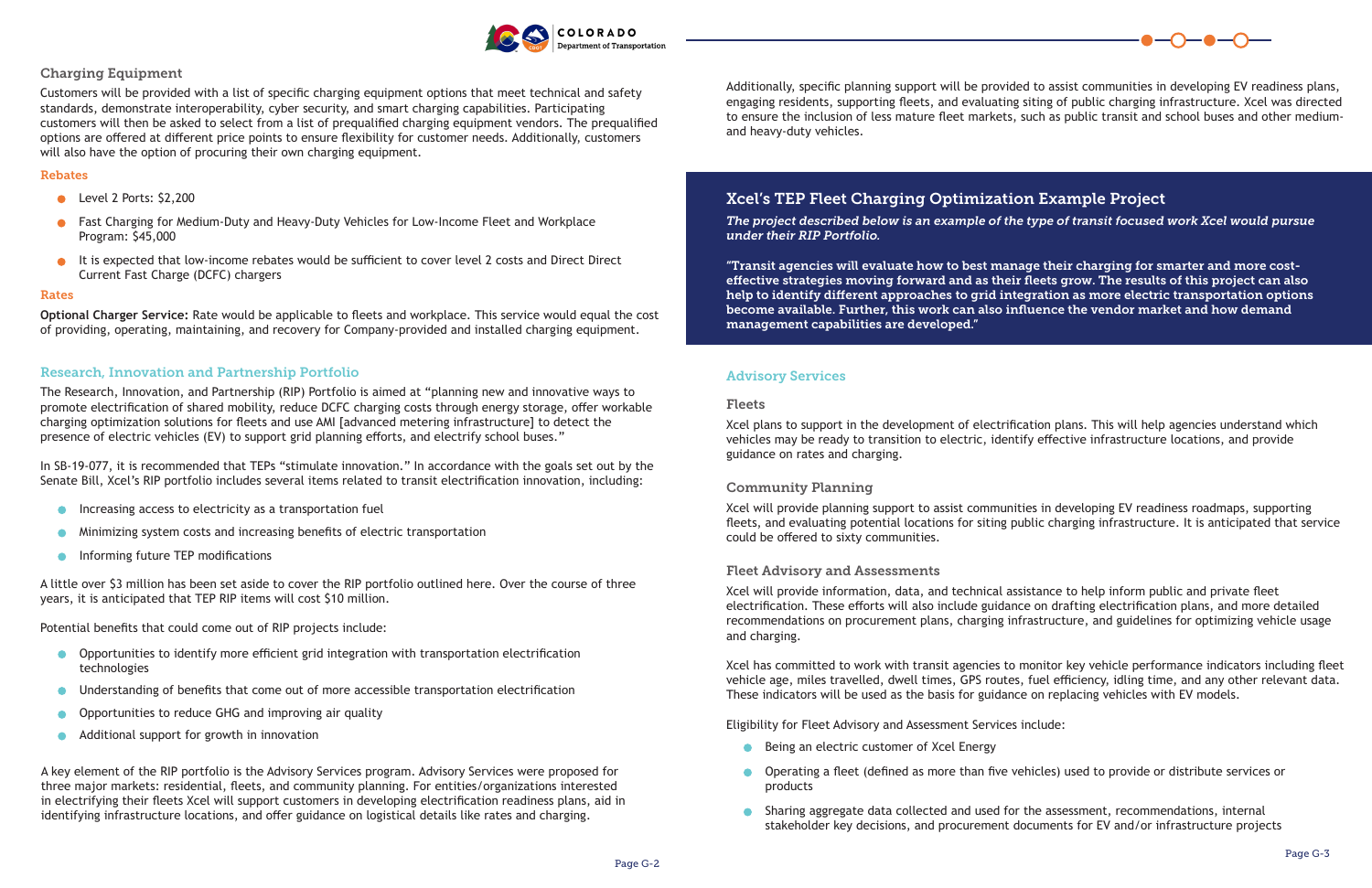

#### Low Income Elements

Xcel states that it recognizes the role it must play in addressing emissions and air pollution in underrepresented communities. Specific initiatives developed to aid low-income communities are specified as a part of the TEP. One major transit specific initiative is support for electric public transportation through partnerships with public transit authorities. Partnerships like these will help to lower costs for EV Supply Infrastructure and related charging equipment, and help more agencies transition to cleaner transit options. Xcel will continue to evaluate the disproportionate impact emissions related pollution has had on low-income and other historically underrepresented communities and modify future plans to provide greater impact in specific areas of the State.

#### Eligibility

Commercial fleets would need to demonstrate that they qualify for the non-profit energy efficiency program or that they are a public organization seeking to provide accessible and affordable service for low-income communities.

#### Enhanced Advisory Services for Fleets

Xcel plans to proactively conduct outreach to specific transit agencies that serve low-income communities and other historically underrepresented populations. Advisory Services will be provided at no cost to customers.

#### Commercial Rebates

Rebates would be offered to transit agencies that provide service to low-income communities to cover the entire cost of charging equipment needed for transportation electrification.

#### Medium/Heavy Duty Rebates

Rebates would cover a large portion of charger costs and would be provided to customers that operate large transit fleets that serve low-income communities.

### ZEV Financial Modeling Appendix H.

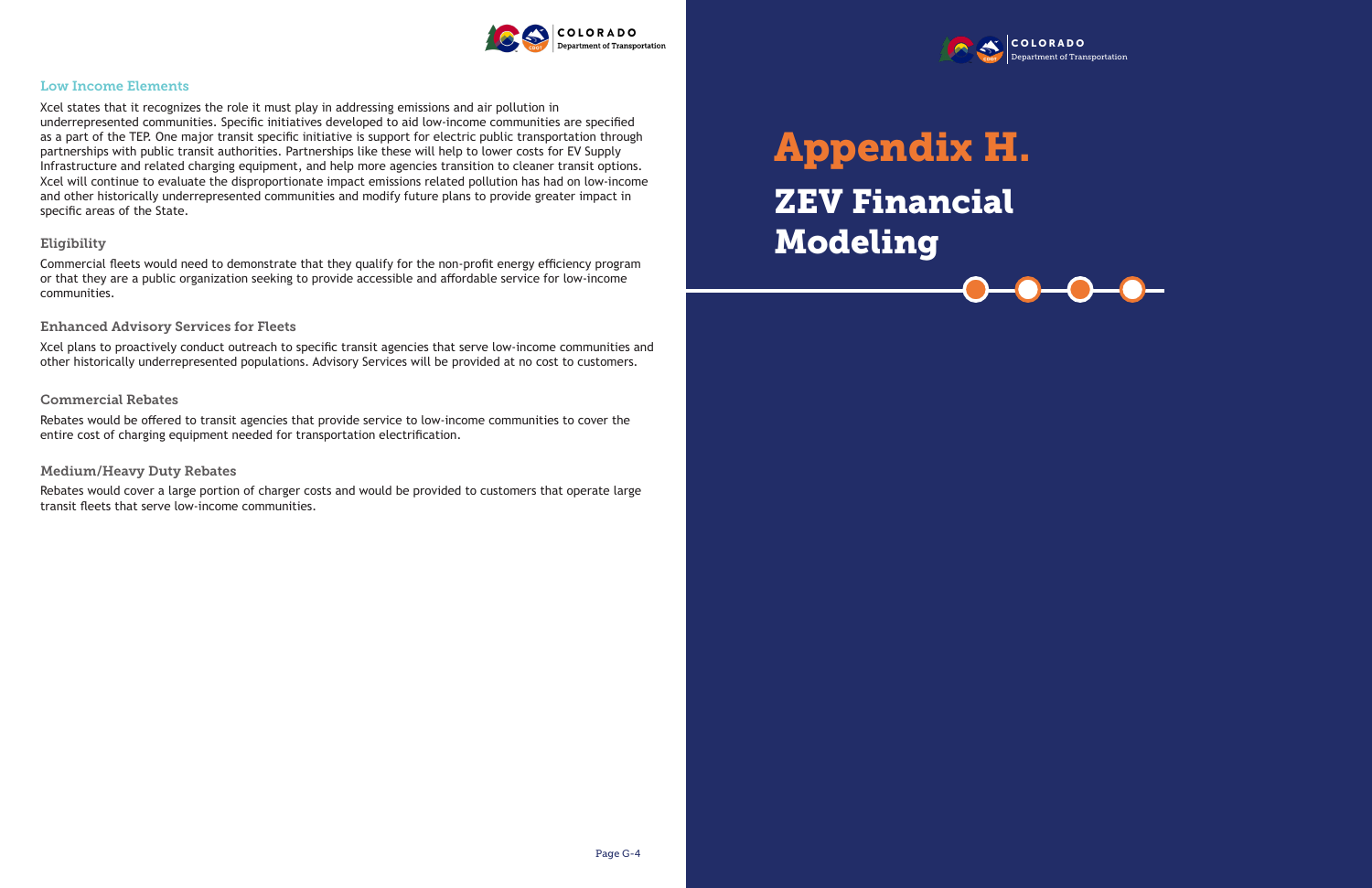| <b>Type Replacement</b> | Cost        | Charger<br>Type | Charger<br><b>Unit Cost</b> | <b>Charger</b><br>Install | Total<br>Charger | Non-ZEV<br>Equiv. |
|-------------------------|-------------|-----------------|-----------------------------|---------------------------|------------------|-------------------|
| <b>Articulated Bus</b>  | \$1,200,000 | Level 3         | \$45,000                    | \$40,000                  | \$85,000         | \$850,000         |
| Standard Bus            | \$800,000   | Level 3         | \$45,000                    | \$40,000                  | \$85,000         | \$500,000         |
| Small Bus               | \$525,000   | Level 3         | \$45,000                    | \$40,000                  | \$85,000         | \$400,000         |
| Large Cutaway           | \$250,000   | Level 2         | \$5,000                     | \$15,000                  | \$20,000         | \$150,000         |
| <b>Standard Cutaway</b> | \$170,000   | Level 2         | \$5,000                     | \$15,000                  | \$20,000         | \$90,000          |
| Passenger Van           | \$150,000   | Level 2         | \$5,000                     | \$15,000                  | \$20,000         | \$60,000          |
| Electric SUV            | \$35,000    | Level 2         | \$5,000                     | \$15,000                  | \$20,000         | \$30,000          |
| Motorcoach              | \$850,000   | Level 3         | \$45,000                    | \$40,000                  | \$85,000         | \$500,000         |



### Table 1: ZEV Financial Modeling

## Transit Agency ZEV Survey Summary Appendix I.

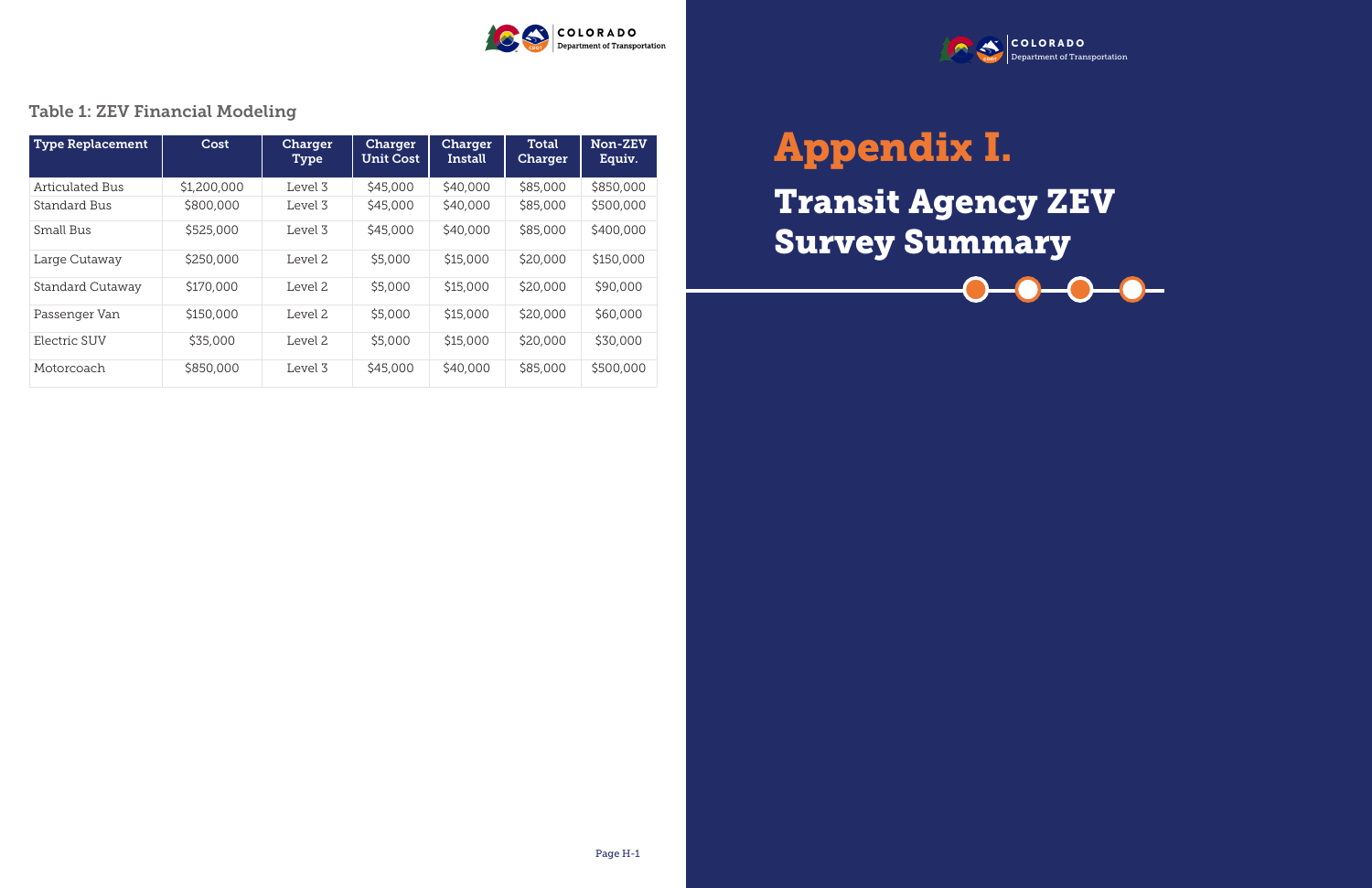

### Colorado Transit Agency ZEV Survey Summary

In June 2021, an online survey was distributed to transit agencies to gather information about the current inventory of transit Zero Emission Vehicles (ZEV), ZEV transition plans, and barriers and opportunities. The survey was sent to 60 transit agencies on June 3, 2021, and closed on June 16, 2021, with reminder emails sent to agencies two times prompting them to complete the survey. Transit agencies completed 54 surveys, resulting in a 90 percent response rate. This document summarizes survey results, other key findings about lessons learned, and how the State can better support local agencies through the transition to ZEV.

#### Survey Results

#### *Q. What stage is your agency at in terms of transitioning to ZEVs?*

The first survey question posed to respondents focused on identifying at which stage their respective agencies are in terms of transitioning to a ZEV fleet. Approximately 40 percent of surveyed transit agencies are interested in pursuing ZEVs, followed by almost 30 percent that said they are not actively pursuing ZEVs. Just over 20 percent of respondents are currently operating ZEVs, and almost 10 percent have ordered or been awarded funding for ZEVs but they are not yet in operation.

| What stage is your agency at in terms of transitioning to ZEVs? |                       |                        |  |  |  |  |
|-----------------------------------------------------------------|-----------------------|------------------------|--|--|--|--|
|                                                                 | Number of<br>Agencies | Percent of<br>Agencies |  |  |  |  |
| <b>Currently Operating ZEVs</b>                                 | 12                    | 23%                    |  |  |  |  |
| Interested in Pursuing ZEVs                                     | 21                    | 40%                    |  |  |  |  |
| Not Actively Pursuing ZEVs                                      | 15                    | 28%                    |  |  |  |  |
| Ordered/awarded ZEVs, not yet in operation                      | 5                     | 9%                     |  |  |  |  |





#### *Q. What stage is your agency at in terms of transitioning to ZEVs? (continued)*

potential barriers they face and/or why the transition to ZEVs may not be feasible for

Challenges with obtaining funding and/or other resources for ZEV deployment and

- - Respondents who are not actively pursuing ZEVs provided more information about their agency at this time. Three key themes emerged:
	- maintenance in rural areas
	-
	- the expansive service areas, terrain, and other unique local challenges
- *Q. Please indicate how many ZEVs your agency is OPERATING from the following manufacturers.*

 Recent purchase of new vehicles for their fleet that will not be replaced anytime soon ZEV travel and charging range would be difficult for the routes they operate due to

Respondents provided information on the quantity and manufacturer of ZEVs currently in operation in each of their transit agencies. Nearly 60 percent of the ZEVs in operation in the State are manufactured by Build Your Dreams (BYD) and are owned and operated by the Regional Transportation District (RTD). Proterra manufactured buses make up a little over 20 percent of the ZEVs currently in operation, New Flyer buses represent almost 13 percent of buses in operation, and almost 5 percent of the buses in operation in the State are manufactured by Gillig. Currently, all ZEVs in operation are owned by transit agencies. Vehicles in the "Other" category include one ZEV from Hometown Trolley and 71 Doppelmayr/CWA gondola cabins.

| Please indicate how many ZEVs your agency is OPERATING from the following manufacturers.                                   | Number         |                              |
|----------------------------------------------------------------------------------------------------------------------------|----------------|------------------------------|
|                                                                                                                            | оf<br>Vehicles | Percent of ZEVs<br>Operating |
| Own - BYD                                                                                                                  | 36             | 57%                          |
| Own - Gillig                                                                                                               | 3              | 5%                           |
| Own - MCI                                                                                                                  | 0              | 0%                           |
| Own - New Flyer                                                                                                            | 8              | 13%                          |
| Own - Proterra                                                                                                             | 14             | 22%                          |
| Own - Van Hool                                                                                                             | 0              | 0%                           |
| Lease - BYD                                                                                                                | 0              | 0%                           |
| Lease - Gillig                                                                                                             | 0              | 0%                           |
| Lease - MCI                                                                                                                | 0              | 0%                           |
| Lease - New Flyer                                                                                                          | 0              | 0%                           |
| Lease - Proterra                                                                                                           | 0              | 0%                           |
| Lease - Van Hool                                                                                                           | 0              | 0%                           |
| Other*<br>*Vehicles in the "Other" category include one ZEV from Hometown Trolley and 71 Doppelmayr/CWA gondola<br>cabins. | $\mathcal{P}$  | 3%                           |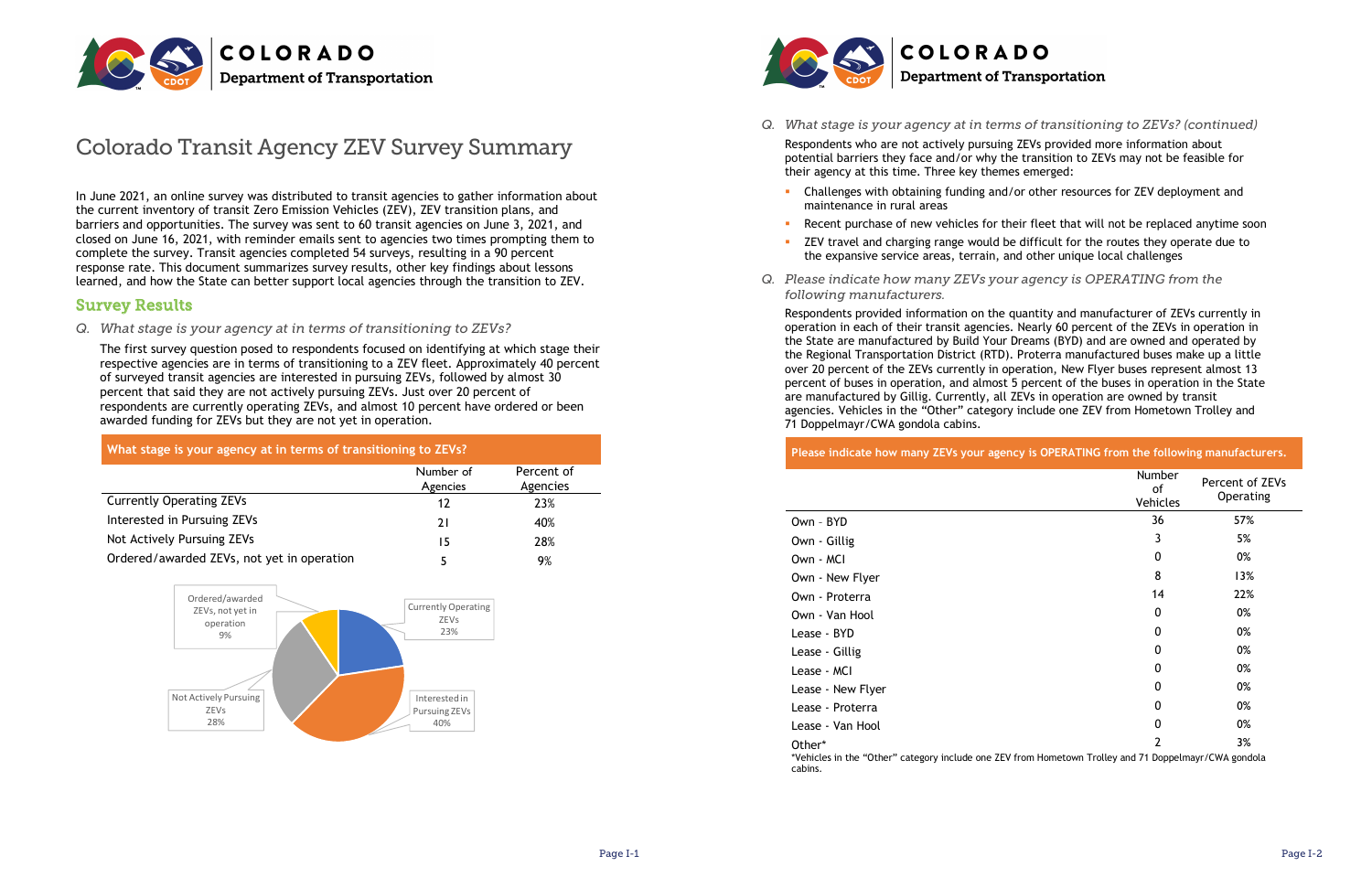

*Q. Please indicate how many ZEVs your agency HAS ON ORDER from the following manufacturers.*

Respondents provided further detail on the number and manufacturer of ZEVs on order to be deployed in the coming months. Over 60 percent of the buses currently on order are manufactured by Proterra. Gillig buses make up a quarter of the buses on order, and one agency has not finalized procurement at this time but anticipates they will add either Proterra or Gillig zero emission buses to their fleet. Additionally, one other ZEV is on order from Hometown Trolley. Respondents indicated that there are no ZEVs on order that will be leased at this time.

**Please indicate how many ZEVs your agency HAS ON ORDER from the following manufacturers.**

|                   | Number<br>of<br>Vehicles | <b>Percent of Vehicles</b><br>on Order |
|-------------------|--------------------------|----------------------------------------|
| Own - BYD         | 0                        | 0%                                     |
| Own - Gillig      | 4                        | 25%                                    |
| Own - MCI         | 0                        | 0%                                     |
| Own - New Flyer   | 0                        | 0%                                     |
| Own - Proterra    | 10                       | 63%                                    |
| Own - Van Hool    | 0                        | 0%                                     |
| Lease - BYD       | 0                        | 0%                                     |
| Lease - Gillig    | 0                        | 0%                                     |
| Lease - MCI       | 0                        | 0%                                     |
| Lease - New Flyer | 0                        | 0%                                     |
| Lease - Proterra  | 0                        | 0%                                     |
| Lease - Van Hool  | 0                        | 0%                                     |
| Other             | 2                        | 13%                                    |

*Q. Please indicate the number/type of vehicles currently OPERATING in your ZEV fleet.*

As previously stated, RTD has the largest number of ZEVs currently in operation in the State, with thirty-six 45-foot electric buses. RTD electric buses, along with eight passenger aerial tramway gondola cabins, make up close to 65 percent of the responses under "Other." A quarter of respondents are operating 40-foot electric buses, 7 percent of ZEVs are 35-foot electric buses, and less than 3 percent are 30-foot electric buses.

*Q. Please indicate the number/type of vehicles your agency HAS ON ORDER for your ZEV fleet.*

Twenty electric buses are on order with ten 40-foot (including one agency with funding for two vehicles but who have not decided on a manufacturer) and ten 35-foot electric buses. One electric cutaway and one 30-foot electric bus are also on order.



# **Department of Transportation**

*Q. For the Battery Electric Buses (BEBs) in your fleet, please indicate the type* 

*and number of chargers that you are/will be using.*

When respondents were asked about the type of charging equipment used for BEBs in agency fleets, over 50 percent of chargers (39) are plug-in multi-port charging infrastructure already installed in maintenance/storage facilities. Approximately 23 percent (17) of chargers use plug-in single port charging infrastructure. A little over 12 percent of charging infrastructure is planned for plug-in multi-port charging equipment, while almost 7 percent of planned infrastructure will install plug-in single-port charging equipment. Less than 3 percent of installed or planned charging infrastructure is overhead pantographs, and only one inductive charger is installed at a maintenance/storage facility.

*Q. Does your agency use (or are you planning to use) smart-charging? Smartcharging defined: technology systems that actively monitor and manage* 

*fleet charging to optimize state of charge and energy consumption.*

*Q. Do you have any advice or lessons learned to share with other Colorado* 

*transit agencies considering adding ZEVs to their fleet*?

Respondents were asked to share any advice and/or lessons learned for other transit agencies considering adding ZEVs to their fleet. Respondents provided a wide range of valuable feedback that demonstrated the level of planning, support, and funding needed to make ZEV transitions sustainable and accessible across the State. Eight overarching themes emerged from the agency feedback, including:

Create a Fleet Electrification/Readiness Plan (detailing infrastructure, maintenance,

- safety, and staff needs)
- Ensure planned and future maintenance, storage, and other facilities such as park-nrides accommodate infrastructure and charging needs
- Plan for route modifications to accommodate for different charging requirements and prepare for potential level of service changes
- **Consider co-locating on-route bus chargers and public chargers**
- Use the expertise and experience of other agencies that have integrated ZEVs into their fleets



Over 60 percent of respondents indicated they are or are planning to use smart charging technology for their BEBs. An additional 38 percent do not and/or have not planned for integration of smart charging.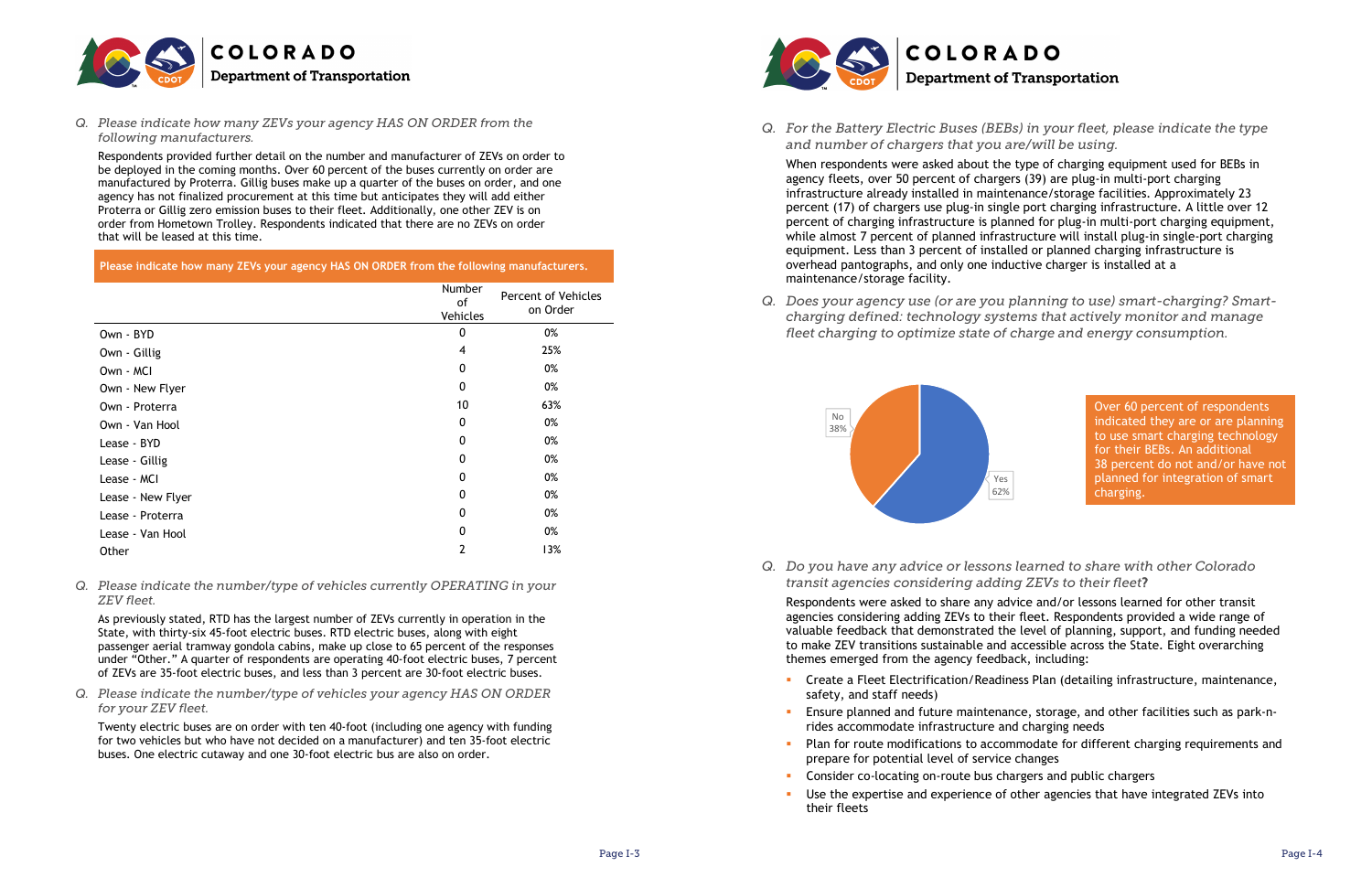

- Enroll in BEB/ZEV training courses and provide adequate training, resources, and guidance for staff
- Understand and plan for local and regional electric utility costs
- Establish long-term goals
- *Q. Would you be interested in connecting with other Colorado transit agencies operating the same ZEVs as your agency?*

As highlighted in the themes listed above, collaboration across sectors, partners, and potentially other transit agencies will be key in helping to transition to cleaner mobility options. When asked if interested in connecting with other Colorado transit agencies operating the same ZEVs as their agencies, almost 80 percent of respondents are interested and would like more communication with other service providers.

*Q. Does your agency have a ZEV specific fleet transition plan?*

When asked if their agency has a ZEV specific fleet transition plan, the results are almost evenly split, 53 percent of agencies surveyed do not, while 46 percent do. Additionally, agencies were questioned on whether they are planning to develop a ZEV specific transition plan. Most respondents, approximately 64 percent, plan to develop or update a ZEV specific transition plan.

When asked to provide more information about the status of the transition plans, respondents explained that ongoing coordination and next steps are being finalized, vehicle and charging infrastructure options are being explored, and more time is needed to allow technology to catch up with specific fleet needs like the integration of zero emission paratransit vehicles.

Close to 36 percent of respondents who answered this question are not considering developing a transition plan because infrastructural needs and the limited range of ZEVs are difficult in a rural environment. Respondents also noted that a ZEV transition plan is not being pursued because fleet additions are not currently planned for the agency or access to funding is a barrier to agencies and they will not prioritize an effort like this at this time.



# **Department of Transportation**

*Q. Has your agency applied for ZEV funding?*

Respondents were asked to provide more information about their experience in applying and obtaining funding for ZEVs. An equal number of agencies have applied and received funding as those who have never applied for funding. Almost 20 percent of respondents have not applied but have considered applying for funding, and nearly 12 percent of agencies have applied but were not successful in obtaining ZEV funding.

#### **ZEV Funding Summary**

#### *Q. Have you coordinated with your electric utility provider regarding ZEVs?*

More questioning on the types of coordination that have taken place revealed that almost 45 percent of respondents have coordinated with their electric utility provider regarding ZEVs and approximately 55 percent of respondents have not. Of the agencies that have coordinated with their utility provider, two agencies reported that their utility provider reached out to them, while 22 reached out directly to their utility provider.

*Q. What are your agency's major barriers to full ZEV fleet transition?*

Barriers to full ZEV fleet transitions range from factors such as environment/terrain, funding, and size of service area. Respondents were asked to identify all potential barriers they have, or believe they will encounter, when transitioning to a full ZEV fleet.

The results show that most respondents are concerned with the **high cost of ZEVs** and the **vehicle range** needed to cover sometimes expansive rural service areas. Similarly, the other frequently identified barrier focused on the **uncertainty of ZEVs operating in cold climates, steep grades, and other challenging environments**. Existing maintenance facility limitations and insufficient funding available for capital investments were also seen as major barriers to a ZEV fleet transition.

Other factors identified with greater frequency as potential barriers include lack of vehicle options to meet service needs and not having developed a ZEV transition plan. The complete results follow.

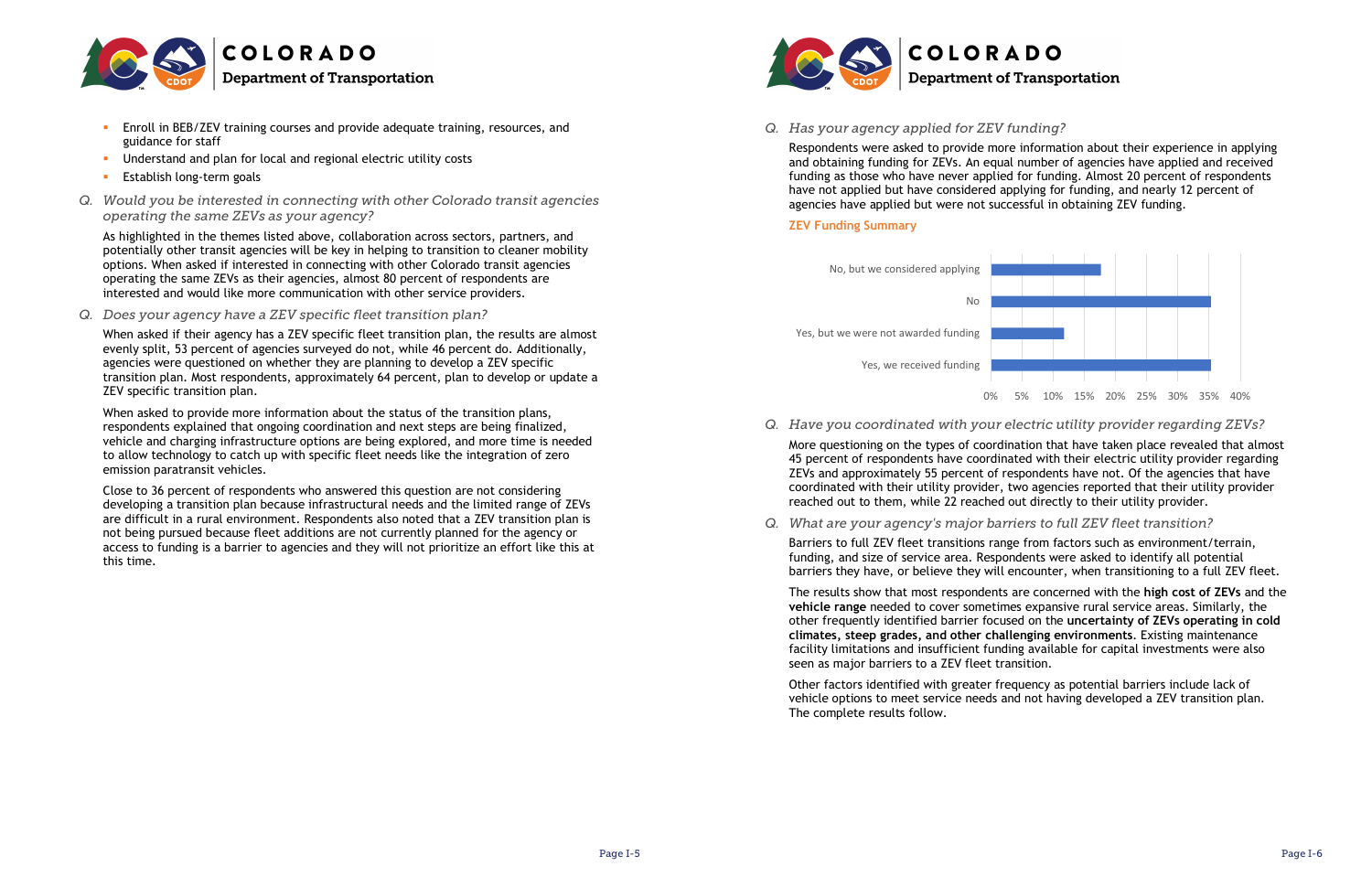

#### **Barriers to Fleet Transition**

*Q. Please rank the primary benefits and/or drivers that support/would support your agency's transition to ZEV (1 being highest priority and 6 lowest).*

Respondents ranked different benefits and/or drivers according to their agency's highest and lowest priority for transitioning to a ZEV fleet. Respondents identified **environmental benefits** as their highest priority, followed by the potential for **reduced maintenance needs/cost**s. Being able to reduce operating costs, passenger experience/comfort, and innovation were the following ranked benefits. Respondents selected compliance with emission regulations as the lowest ranked benefit/driver for a ZEV fleet transition.

#### **Agency Ranked Benefits/Drivers of ZEV Fleet Transition**

- 1. Environmental (e.g., air quality, noise)
- 2. Potential for reduced maintenance needs/costs
- 3. Potential for reduced operating costs
- 4. Passenger experience/comfort
- 5. Innovation
- 6. Compliance with emission regulations





# **Department of Transportation**

*Q. How can the State best support your agency's transition to a ZEV fleet? Select all that apply.*

The last survey question asked respondents to select action items that the State could act on to support their agency's transition to a ZEV fleet. Respondents identified i**ncreasing the amount of funding** as the best way to support local transit agencies. This aligns with previous survey responses that named the high cost of ZEVs as the biggest barrier in being able to transition to a ZEV fleet. Respondents also selected c**reating a ZEV specific statewide procurement agreement**, **increasing funding flexibility**, and **providing technical assistance for ZEV planning** as the most helpful action items the State could undertake. The following chart identifies the full list of actions, along with their corresponding scores.

#### **Preferred State Actions to Support Transit ZEV Transition**



Other (please specify):

Create and manage a peer network exchange

Incentivize private sector support for ZEV transition

Provide greenhouse gas emission modeling support

Manage a ZEV data/resource pool

Support ZEV route modeling

Support utility coordination

Support pilot projects for agencies to "test" ZEVs

Provide funding to conduct ZEV fleet transition plans

Develop a staff training program for ZEV operations/maintenance (separate from vendor training)

Provide technical assistance for ZEV planning

Increase funding flexibility

Create ZEV specific statewide procurement agreement

Increase amount of funding available